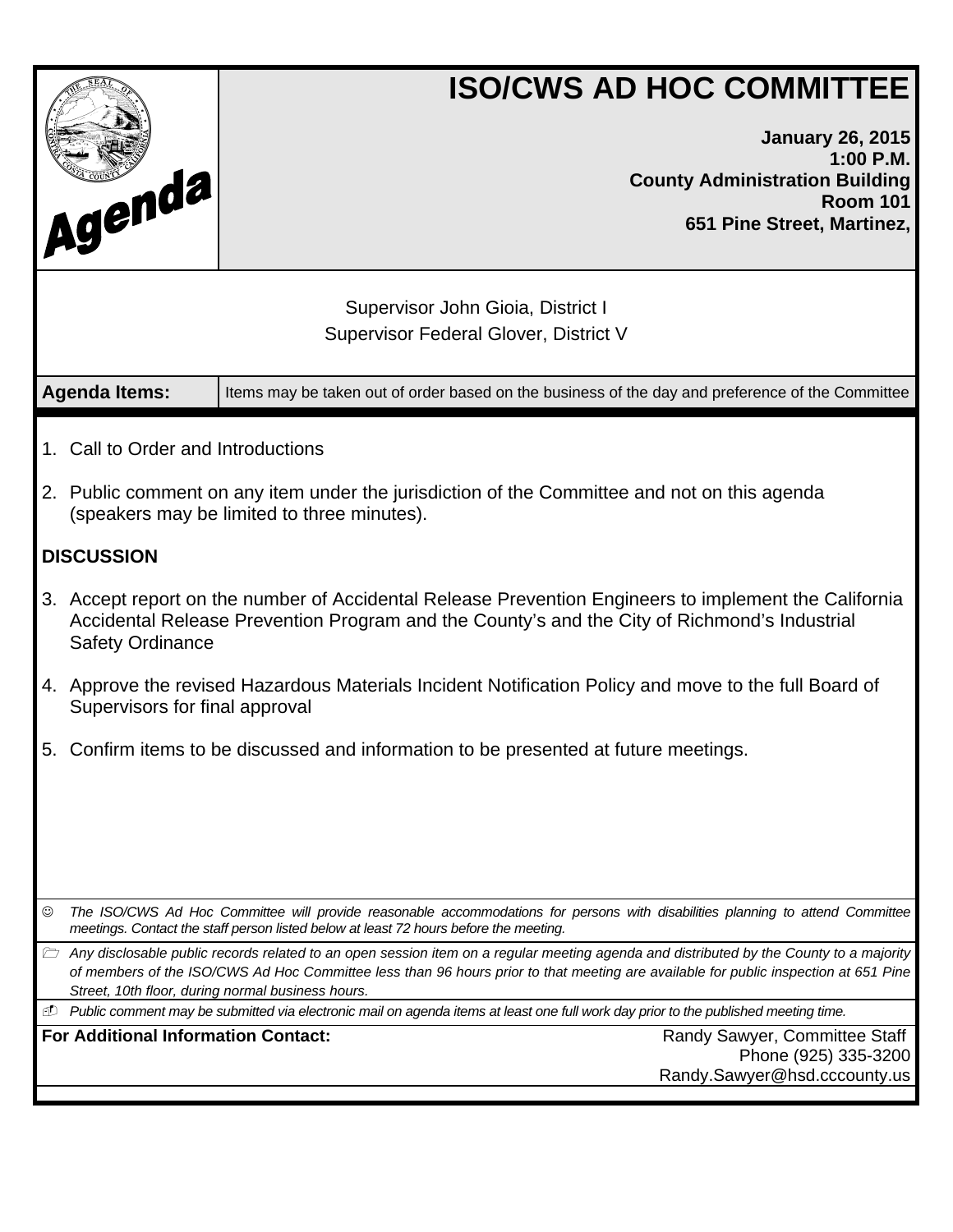### **Glossary of Acronyms, Abbreviations, and other Terms (in alphabetical order):**

Contra Costa County has a policy of making limited use of acronyms, abbreviations, and industry-specific language in its Board of Supervisors meetings and written materials. Following is a list of commonly used language that may appear in oral presentations and written materials associated with Board meetings:

| ΑВ                 | Assembly Bill                                     | HCD                      | (State Dept of) Housing & Community Development                                      |
|--------------------|---------------------------------------------------|--------------------------|--------------------------------------------------------------------------------------|
| ABAG               | Association of Bay Area Governments               | HHS                      | Department of Health and Human Services                                              |
| ACA                | Assembly Constitutional Amendment                 | <b>HIPAA</b>             | Health Insurance Portability and Accountability Act                                  |
| ADA                | Americans with Disabilities Act of 1990           | HIV                      | Human Immunodeficiency Syndrome                                                      |
| AFSCME             | American Federation of State County and Municipal | HOV                      | <b>High Occupancy Vehicle</b>                                                        |
|                    | Employees                                         | ΗR                       | Human Resources                                                                      |
| <b>AICP</b>        | American Institute of Certified Planners          | HUD                      | United States Department of Housing and Urban                                        |
| <b>AIDS</b>        | Acquired Immunodeficiency Syndrome                |                          | Development                                                                          |
| ALUC               | Airport Land Use Commission                       | Inc.                     | Incorporated                                                                         |
| AOD                | Alcohol and Other Drugs                           | IOC                      | Internal Operations Committee                                                        |
| <b>BAAQMD</b>      | Bay Area Air Quality Management District          | <b>ISO</b>               | Industrial Safety Ordinance                                                          |
| <b>BART</b>        | Bay Area Rapid Transit District                   | JPA                      | Joint (exercise of) Powers Authority or Agreement                                    |
| <b>BCDC</b>        | Bay Conservation & Development Commission         | Lamorinda                | Lafayette-Moraga-Orinda Area                                                         |
| BGO                | <b>Better Government Ordinance</b>                | LAFCo                    | Local Agency Formation Commission                                                    |
| BOS                | <b>Board of Supervisors</b>                       | LLC                      | <b>Limited Liability Company</b>                                                     |
| CALTRANS           | California Department of Transportation           | <b>LLP</b>               | Limited Liability Partnership                                                        |
| CalWIN             | California Works Information Network              | Local 1                  | Public Employees Union Local 1                                                       |
| <b>CalWORKS</b>    | California Work Opportunity and Responsibility    | LVN                      | <b>Licensed Vocational Nurse</b>                                                     |
|                    | to Kids                                           | MAC                      | <b>Municipal Advisory Council</b>                                                    |
| CAER               | <b>Community Awareness Emergency Response</b>     | MBE                      | <b>Minority Business Enterprise</b>                                                  |
| CAO                | County Administrative Officer or Office           | M.D.                     | <b>Medical Doctor</b>                                                                |
| <b>CCHP</b>        | Contra Costa Health Plan                          | M.F.T.                   | Marriage and Family Therapist                                                        |
| <b>CCTA</b>        | Contra Costa Transportation Authority             | MIS                      | Management Information System                                                        |
| <b>CDBG</b>        | <b>Community Development Block Grant</b>          | MOE                      | Maintenance of Effort                                                                |
| CEQA               | California Environmental Quality Act              | <b>MOU</b>               | Memorandum of Understanding                                                          |
| <b>CIO</b>         | <b>Chief Information Officer</b>                  | MTC                      | Metropolitan Transportation Commission                                               |
| COLA               | Cost of living adjustment                         | NACo                     | National Association of Counties                                                     |
| ConFire            | Contra Costa Consolidated Fire District           | OB-GYN                   | Obstetrics and Gynecology                                                            |
| <b>CPA</b>         | <b>Certified Public Accountant</b>                | O.D.                     | Doctor of Optometry                                                                  |
| CPI                | <b>Consumer Price Index</b>                       | OES-EOC                  | Office of Emergency Services-Emergency                                               |
| <b>CSA</b>         | County Service Area                               |                          | <b>Operations Center</b>                                                             |
| <b>CSAC</b>        | California State Association of Counties          | <b>OSHA</b>              | Occupational Safety and Health Administration                                        |
| <b>CTC</b>         | California Transportation Commission              | Psy.D.                   | Doctor of Psychology                                                                 |
| dba                | doing business as                                 | <b>RDA</b>               | Redevelopment Agency                                                                 |
| EBMUD              | East Bay Municipal Utility District               | RFI                      | <b>Request For Information</b>                                                       |
| EIR                | <b>Environmental Impact Report</b>                | <b>RFP</b>               | <b>Request For Proposal</b>                                                          |
| EIS                | <b>Environmental Impact Statement</b>             | <b>RFQ</b>               | <b>Request For Qualifications</b>                                                    |
| <b>EMCC</b>        | <b>Emergency Medical Care Committee</b>           | <b>RN</b>                | <b>Registered Nurse</b>                                                              |
| EMS                | <b>Emergency Medical Services</b>                 | SВ                       | Senate Bill                                                                          |
| <b>EPSDT</b>       | State Early Periodic Screening, Diagnosis and     | <b>SBE</b>               | <b>Small Business Enterprise</b>                                                     |
|                    | Treatment Program (Mental Health)                 | <b>SWAT</b>              | Southwest Area Transportation Committee                                              |
| et al.             | et al (and others)                                | <b>TRANSPAC</b>          | Transportation Partnership & Cooperation (Central)                                   |
| FAA                | <b>Federal Aviation Administration</b>            |                          | TRANSPLAN Transportation Planning Committee (East County)                            |
| <b>FEMA</b>        | Federal Emergency Management Agency               | TRE or TTE               | Trustee                                                                              |
| F&HS               | Family and Human Services Committee               | TWIC                     |                                                                                      |
| First 5            | First Five Children and Families Commission       | VA                       | Transportation, Water and Infrastructure Committee<br>Department of Veterans Affairs |
|                    |                                                   |                          |                                                                                      |
|                    | (Proposition 10)                                  | VS.                      | versus (against)                                                                     |
| FTE                | Full Time Equivalent<br><b>Fiscal Year</b>        | <b>WAN</b><br><b>WBE</b> | Wide Area Network                                                                    |
| FY.<br><b>GHAD</b> |                                                   | <b>WCCTAC</b>            | Women Business Enterprise<br>West Contra Costa Transportation Advisory               |
|                    | Geologic Hazard Abatement District                |                          | Committee                                                                            |
| GIS                | Geographic Information System                     |                          |                                                                                      |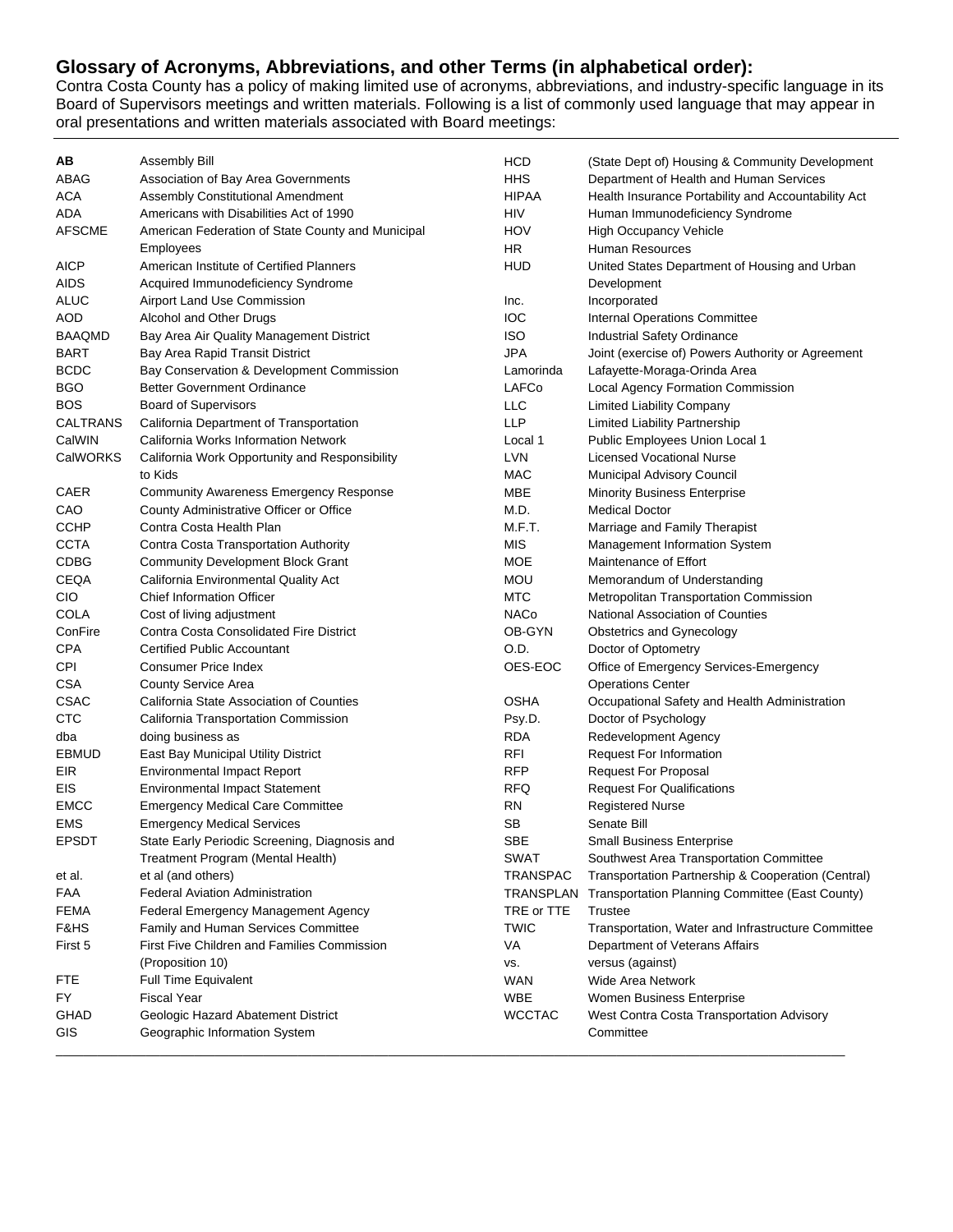## Accidental Release Prevention Engineers

The Accidental Release Prevention Engineers are responsible for implementing the California Accidental Release Prevention Program and the County's and the City of Richmond's Industrial Safety Ordinances. The California Accidental Release Prevention Program includes approximately 45 different regulated sources. A subset of the 45 regulated sources is nine Industrial Safety Ordinance regulated sources.

The Accidental Release Prevention Engineers position was established, as a contract position, around 1990. In March 2002, the engineering position was established as a permanent position. Since the job was created in March 2002, additional job duties have been added to their jobs. These include the 2006 and 2014 amendments to the Industrial Safety Ordinances and the tasks have that been added in response to incidents that have occurred.

When the engineers were originally hired as a permanent position the following is a list of job duties as defined in the job description:

- Review each stationary source's Risk Management Plan (RMP) and Safety Plan, as appropriate, and make recommendations for acceptance, or prepare a notice of deficiency, as appropriate,
- Assist stationary sources in source term calculations and vapor-dispersion modeling,
- Assist Community Development Department in reviewing hazard scores, computed in accordance with Chapter 84-63 of the County Ordinance Code,
- Coordinate and/or participate as a team member in Unannounced Inspections of stationary sources that are also subject to the Federal Accidental Release Prevention Program,
- Assist facilities in developing a California Accidental Release Prevention Program and a Safety Program, as appropriate, including preparing and conducting a Process Hazard Analysis,
- Conduct on-site audits to assess each stationary source's California Accidental Release Prevention Program and Safety Program, as appropriate, and to identify potential deficiencies in the programs,
- Participate in public meetings, including presenting information pertinent to the California Accidental Release Prevention Program and the Industrial Safety Ordinance,
- Participate in organizations that pertain to the prevention or mitigation of accidental release of chemicals,
- Write and review policies that will assist in the implementation of the California Accidental Release Prevention Program and the Industrial Safety Ordinance,
- Coordinate and/or participate as a team member in incident investigations or root-cause analyses following "Major Chemical Accidents or Releases" from stationary sources subject to Chapter 450-8 of the County Ordinance Code,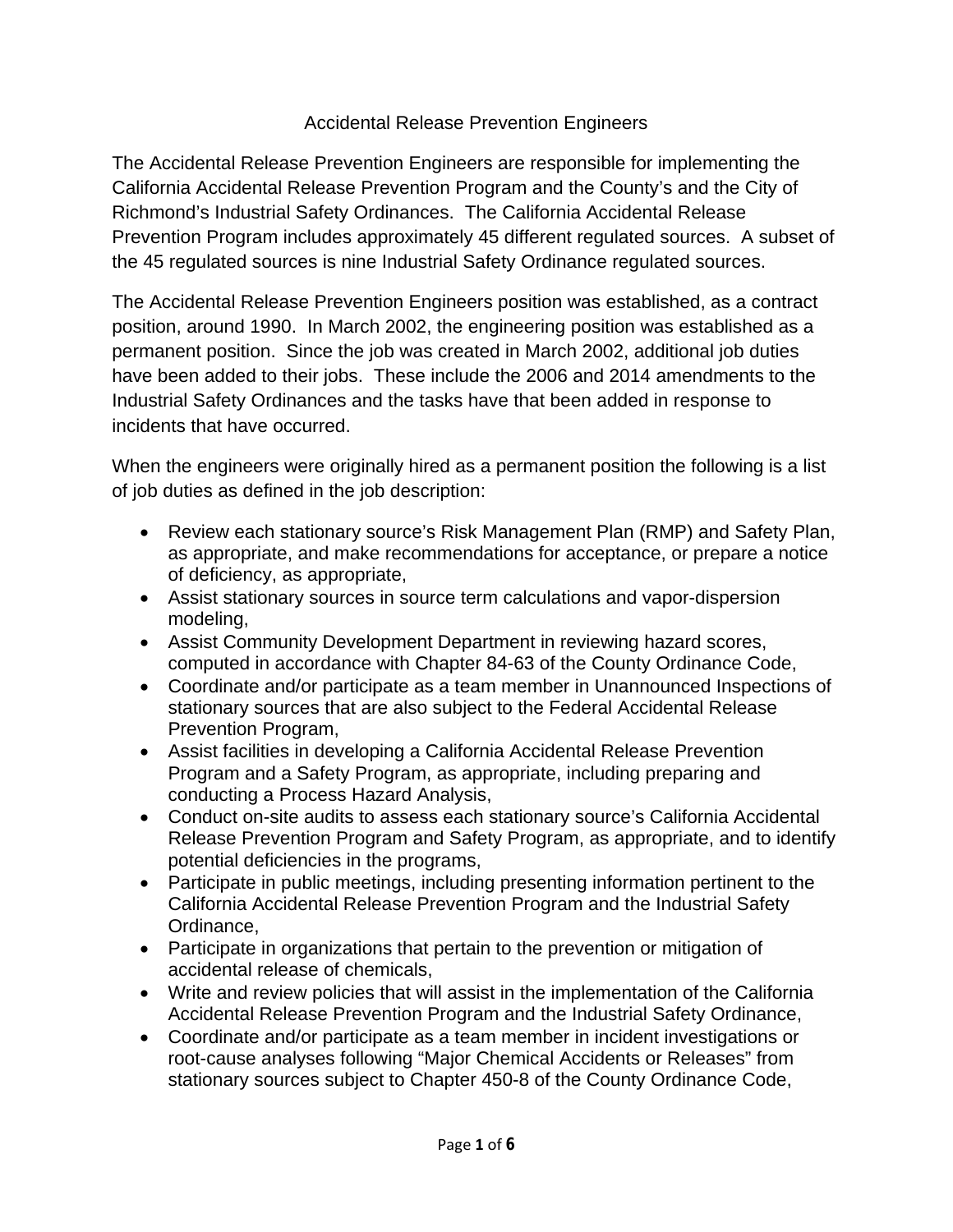- Conduct and document annual performance reviews and evaluations for the California Accidental Release Prevention Program and Chapter 450-8 of the County Ordinance Code, and
- Conduct training workshops for Accidental Release Prevention Engineers and other Hazardous Materials Programs Personnel.

The additional job responsibilities that have been added as the result of the 2006 Industrial Safety Ordinance amendments include the following:

- Security Vulnerability Analysis (SVA) requirements,
- Safety Culture Assessments requirements,
- Additional human factors that include maintenance, and
- Management of Organizational Change that include maintenance and health and safety positions.

The additional job responsibilities that have been added as the result of the 2014 Industrial Safety Ordinance amendment include the following:

- Inherently safer systems requirements as part of the incident investigation requirements,
- Inherently safer systems requirements as part of the management of change requirements,
- Inherently safer system requirement for all of the stationary sources' processes,
- Developing Process Safety Performance Indicators, and
- Evaluating the effectiveness of safeguards that are used in process hazard analyses.

The additional job responsibilities resulting from major chemical accidents and releases include the following:

- Participate with EPA, Cal/OSHA and other Certified Unified Program Agencies in conducting joint audits of petroleum refineries,
- Participate with Cal/OSHA and other Certified Unified Program Agencies in development of revision to California Accidental Release Prevention Program and Process Safety Management regulations,
- Monitor, review, and comment on proposed national regulations (e.g., inherent safety, security vulnerability, Process Safety Management rule making, etc.),
- Review Draft Environmental Impact Reports associated with risk of hazardous materials for Conservation and Development, and
- Conduct internal incident investigations associated with department incident response activities.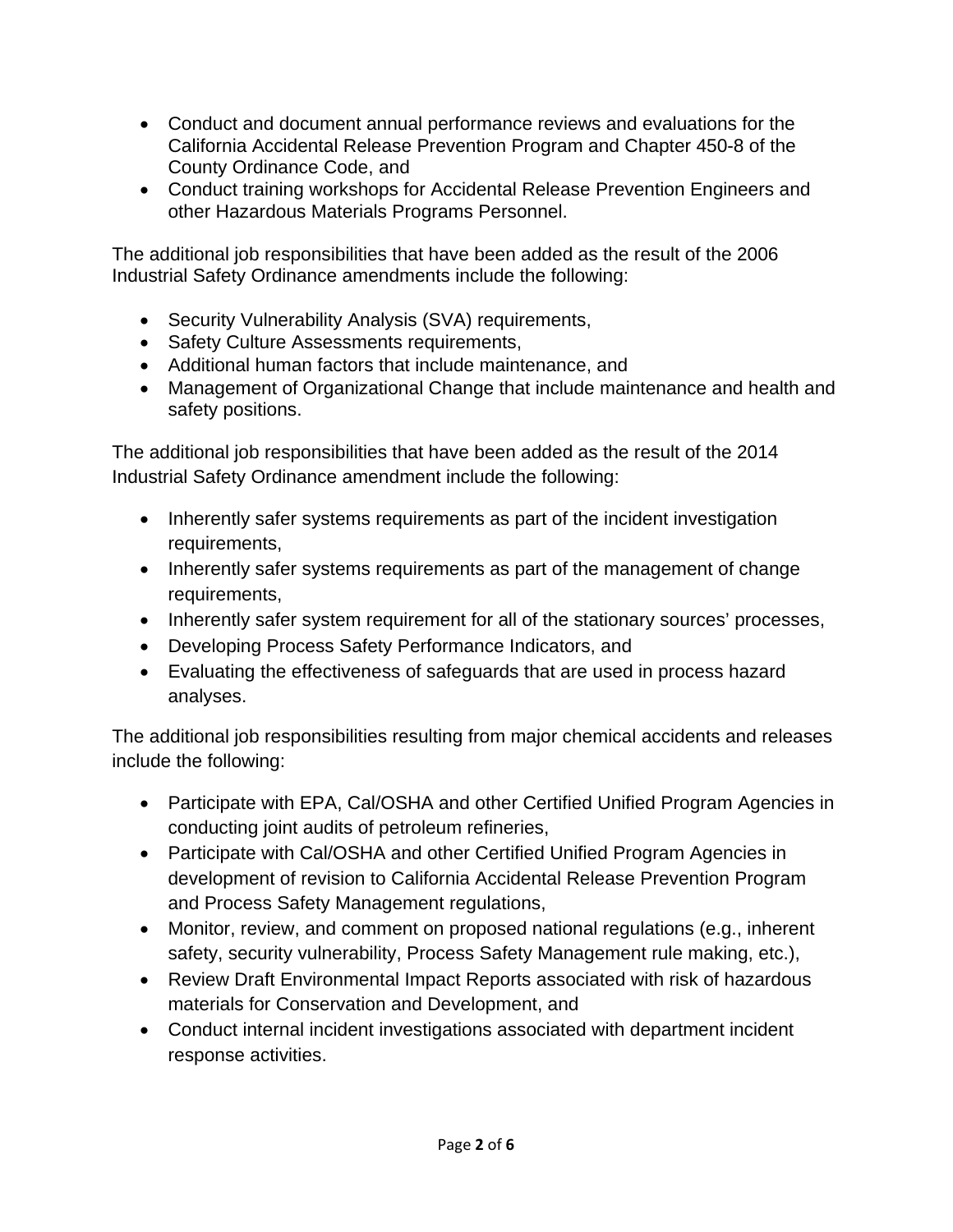In addition to these additional job responsibilities, the Hazardous Material Programs have not been able to hire engineers to fill an open position. The engineers were able to stay on schedule with the required audits but have not been able to keep up with the guidance documents for the California Accidental Release Prevention Program and the Industrial Safety Ordinance with the changes that have made to the ordinance and the regulations, keeping the web page updated, making sure that the correct documents are available on the electronic filing system and completing the information that is needed to close the audits. The Chevron fire that occurred in 2012 included unscheduled work that includes working with the third-party safety evaluation, working with Cal/OSHA on their incident investigations, developing the amendments to the Industrial Safety Ordinances to address the Chemical Safety Board recommendations, and working with Cal/EPA and other state agencies in developing regulations that would incorporate the County's Industrial Safety Ordinance into the California Accidental Release Prevention Program requirements. If the Accidental Release Prevention Program was fully staffed, this additional work would have stressed the work being done by the engineers but with being short-staffed the program is meeting what needs to be done on day by day basis.

In addition to these new job responsibilities, the Richmond Industrial Safety Ordinance is requiring that a full-time engineer to work on process safety be assigned at the Chevron refinery.

To meet the needs of the Accidental Release Prevention Programs, three new positions need to be created. One of the positions would cover the new Richmond Industrial Safety Ordinance requirement of having a full-time engineer at the Chevron Refinery; the two other positions would be to cover the additional requirements of the job. Below is a breakdown of the hours that are estimated to address the additional job requirements.

### **Security Vulnerability Analysis (SVA) Requirements**

As part of the California Accidental Release Prevention Program and the Industrial Safety Ordinance audits additional 112 hours per year are required to cover this element.

# Safety Culture Assessments Requirements

As part of the Industrial Safety Ordinance audits an additional 180 hours per year are required to cover this element.

# Human Factors Expanded to Include Maintenance

As part of the Industrial Safety Ordinance audits an additional 120 hours per year are required to cover this element.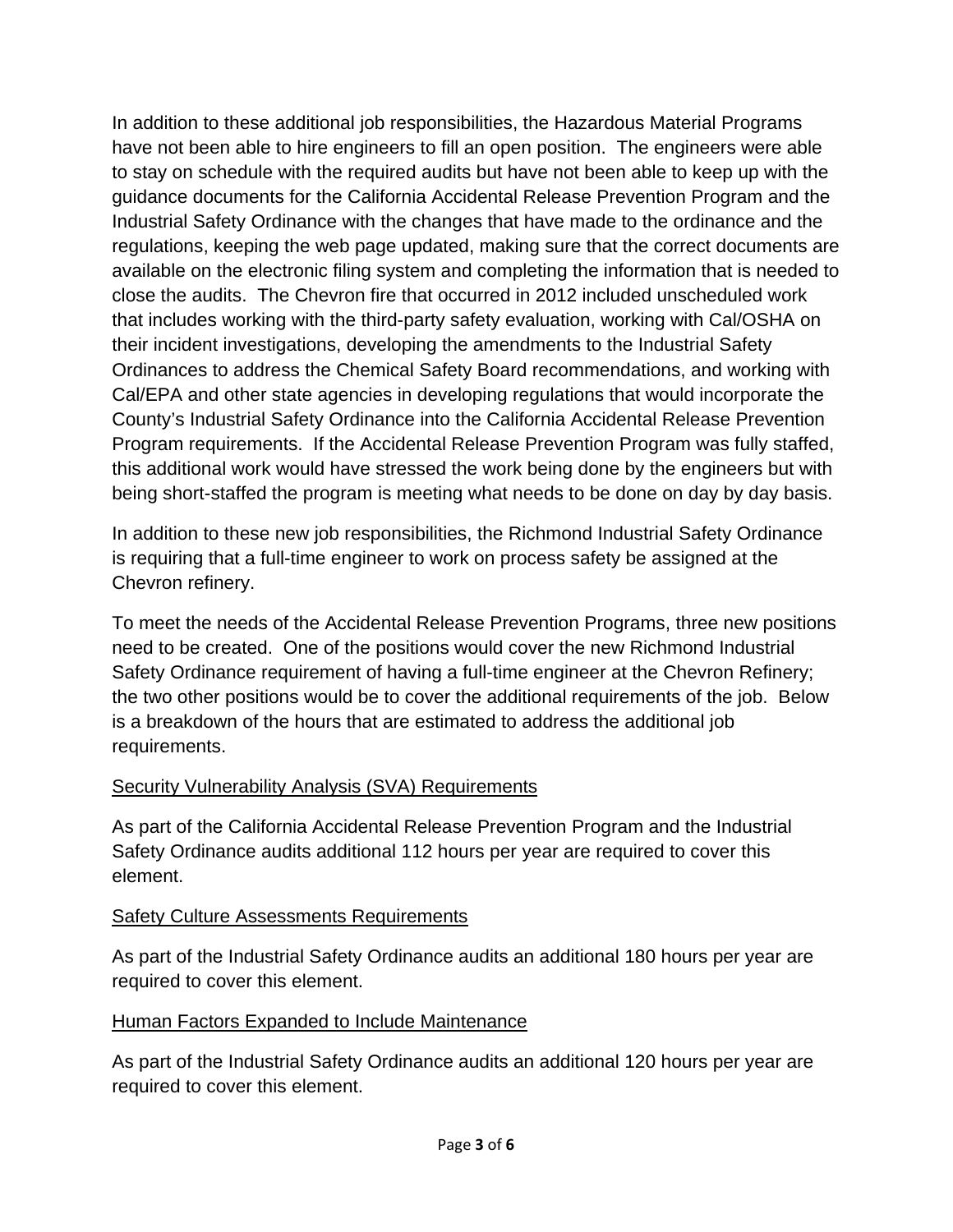# Management of Organizational Change to include Maintenance and Health & Safety

As part of the Industrial Safety Ordinance audits an additional 30 hours per year are required to cover this element.

## Inherently Safer System Analyses in Incident Investigations

As part of the Industrial Safety Ordinance audits an additional 90 hours per year are required to cover this element. Updating and maintaining the Industrial Safety Ordinance guidance to incorporate inherently safer systems in the Incident Investigation process on an average will take 67 hours per year.

## Inherently Safer System Analyses in Management of Change

As part of the Industrial Safety Ordinance audits an additional 90 hours per year are required to cover this element. Updating and maintaining the Industrial Safety Ordinance guidance to incorporate inherently safer systems in the Management of Change process on an average will take 67 hours per year.

## Developing Process Safety Performance Indicators

As part of the Industrial Safety Ordinance audits an additional 120 hours per year are required to cover this element. Updating and maintaining the Industrial Safety Ordinance guidance to incorporate process safety performance indictors as part of the management systems will take on an average 13 hours per year.

# Safeguard Protection Analysis

As part of the Industrial Safety Ordinance audits an additional 180 hours per year are required to cover this element. Updating and maintaining the Industrial Safety Ordinance guidance to incorporate safeguard protection analysis into the Industrial Safety Ordinance will take on an average 120 hours per year.

# Interagency Participation

As part of the California Accidental Release Prevention Program and the Industrial Safety Ordinance, participating with Cal/OSHA and US EPA on the Hazardous Materials Programs and their audits/inspections, will take an additional 180 hours per year and an additional of 40 hours per year participating in meetings and sharing information.

# Revision to California Accidental Release Prevention and California Process Safety Management Regulations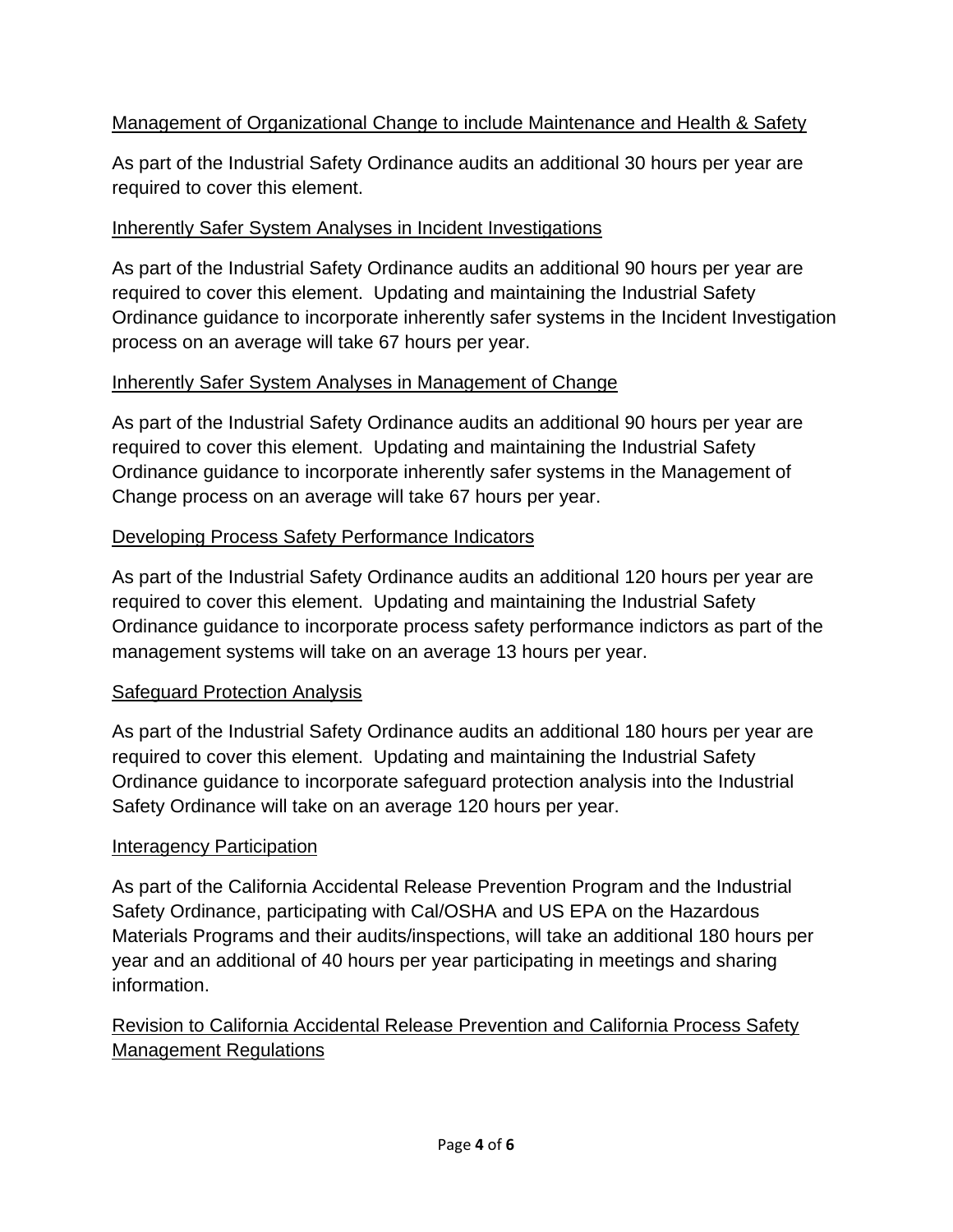The state is revising the California Accidental Release Prevention Program regulations to incorporate many of the Industrial Safety Ordinance requirements. Cal/OSHA's Process Safety Management regulations for refineries will be virtually identical to the California Accidental Release Prevention Program regulations for refineries. Assisting in writing the regulations, review the regulation language, commenting on the regulations is expected to take approximately 500 hours. Revising the California Accidental Release Prevention Program guidance to reflect the changes to the regulations is estimated to be 500 hours. Additional training for the engineers will be 240 hours. It is expected that it will take an additional 53 hours per year to inspect the refineries for these changes. Averaging the revising or the regulations and revising the guidance and the additional training over three years and adding the 53 hours per year to incorporate the changes into the audit will require on an average of 467 hours per year to perform.

# Revision to the US EPA Risk Management Program

On April 17, 2013, there was a massive explosion at a West Texas fertilizer warehouse. Fifteen people lost their lives, including 13 volunteer fire fighters responding to a fire at the facility. In August 2013, the president issued an Executive Order for US EPA, OSHA, and Homeland Security review their regulations and operations to determine what needs to be done to prevent such accidents in the future. The US EPA and OSHA are looking at incorporating many of the requirements in the Industrial Safety Ordinance into federal law. Whatever the US EPA and OSHA decides, there will be changes made to California's Accidental Release Prevention and Cal/OSHA's Process Safety Management regulations. The engineers will review and comment on the proposed direction and regulations that will occur nationally. It is projected that it will take approximately 320 hours to review and comment on the federal regulations, a 160 hours to revise the California Accidental Release Prevention Program guidance document and an additional 40 hours of training. Since the regulations changes are expected for the audit to take an additional 80 hours per year. Averaging the work on the regulations, guidance, and training and including 80 hours per year for auditing, there is expected to take an additional 253 hours per year.

# Review the Public Safety Chapters of Environmental Impact Reports

When a petroleum refinery or chemical modifies their facilities where an Environmental Impact Report will be required, the Environmental Impact report should determine the potential impact on the public's health and safety and what mitigations may be necessary to address any potential increase of this impact. Because of accidents that have occurred and the changes that are being made at the petroleum refineries to address the change of crude oil slate, there a many projects that will need to be reviewed by the engineers. This is projected to take approximately 120 hours per year.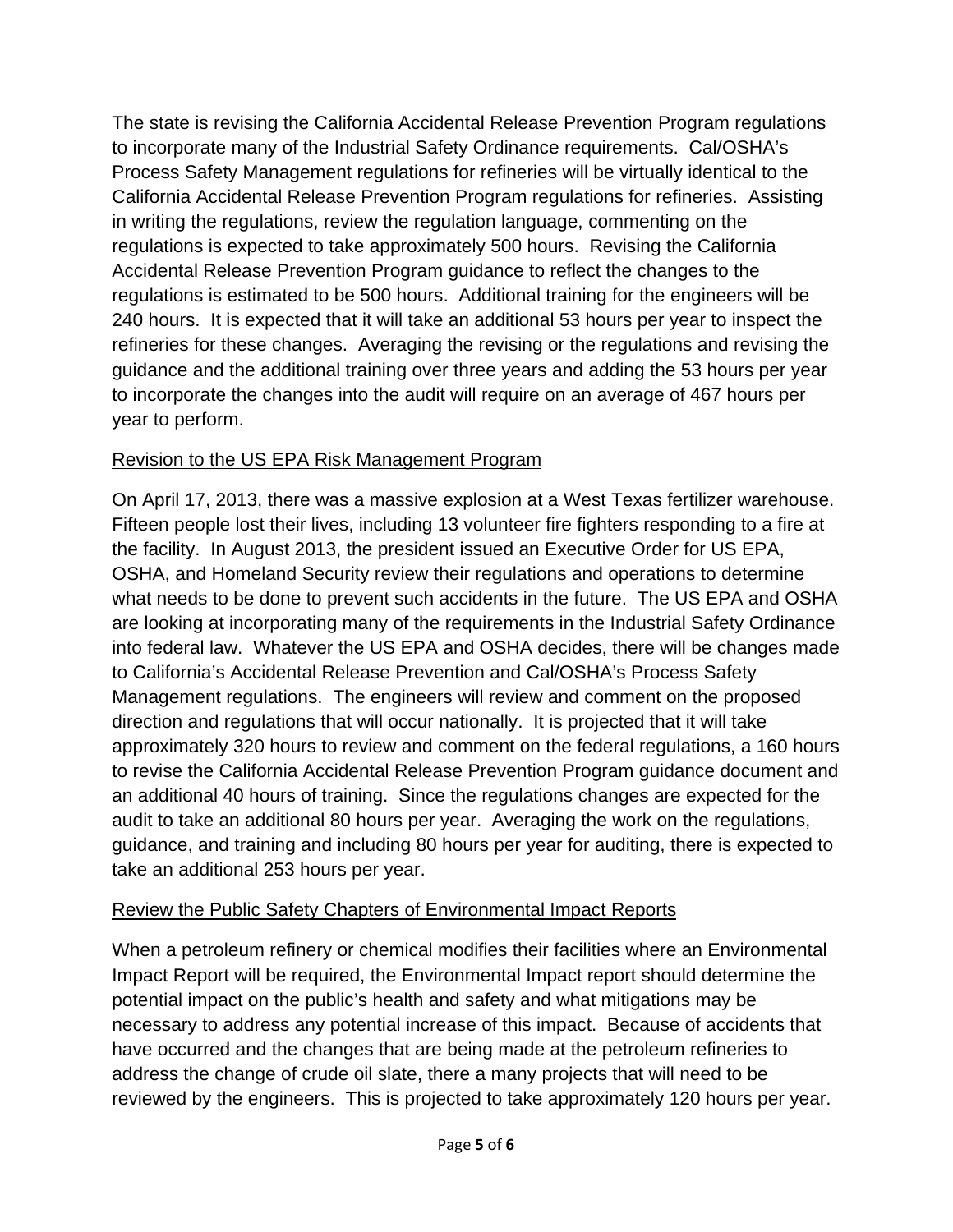## Conduct Internal Incident Investigations

The Hazardous Materials Programs are critiquing their responses to incidents, especially of someone was exposed or injured. The engineers have participated in these investigations and it is estimated to be an additional 40 hours per year.

The total hours per year that this additional estimated work will take is 2,289. This is the estimated number of hours, which with a safety factor of 50% will give 3,433 hours per year. There are approximately 1,650 hours worked per engineer when you take in consideration holidays, vacations, sick leave, and breaks. This is an equivalent of two additional engineers.

This will give a total of eight engineers that will work as Accidental Release Prevention Engineers. This will include three new positions that include these two engineers and another that will work at the Chevron refinery full time.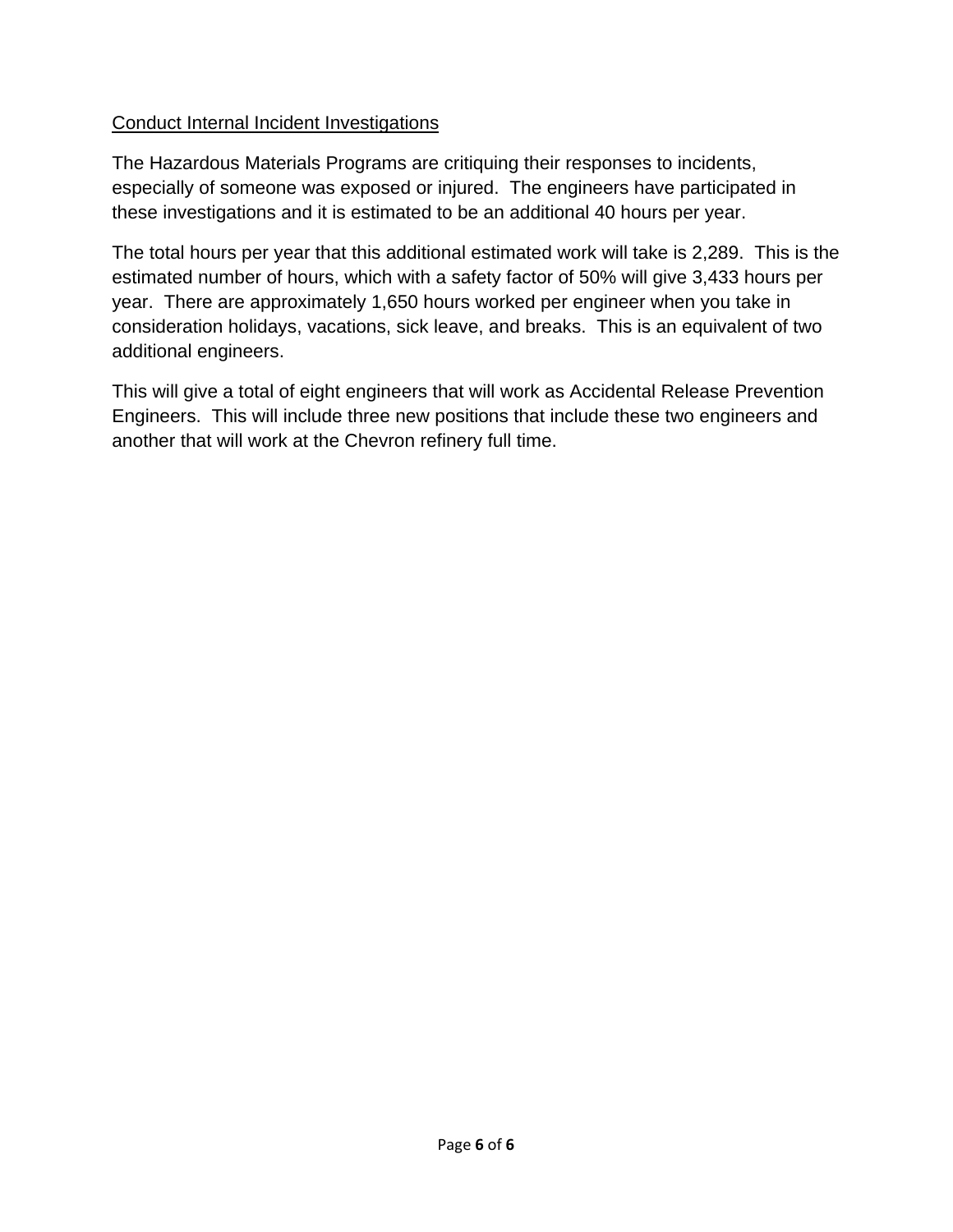### The Hazardous Materials Incident Notification Policy

The Board of Supervisors approved the initial Hazardous Materials Incident Notification Policy on November 5, 1991. The policy has been revised numerous times since the initial policy was approved. The last revision of the policy was on December 14, 2004. This revision cleans up or clarifies language. Attachment A-1 that is a matrix defining the different Community Warning System levels has been changed to provide clearing understanding of the different levels of activation. These changes that are shown in the attached red-lined/strikeout document were made working with the regulated businesses and other agencies through the Contra Costa County CAER Group Notification Action Team.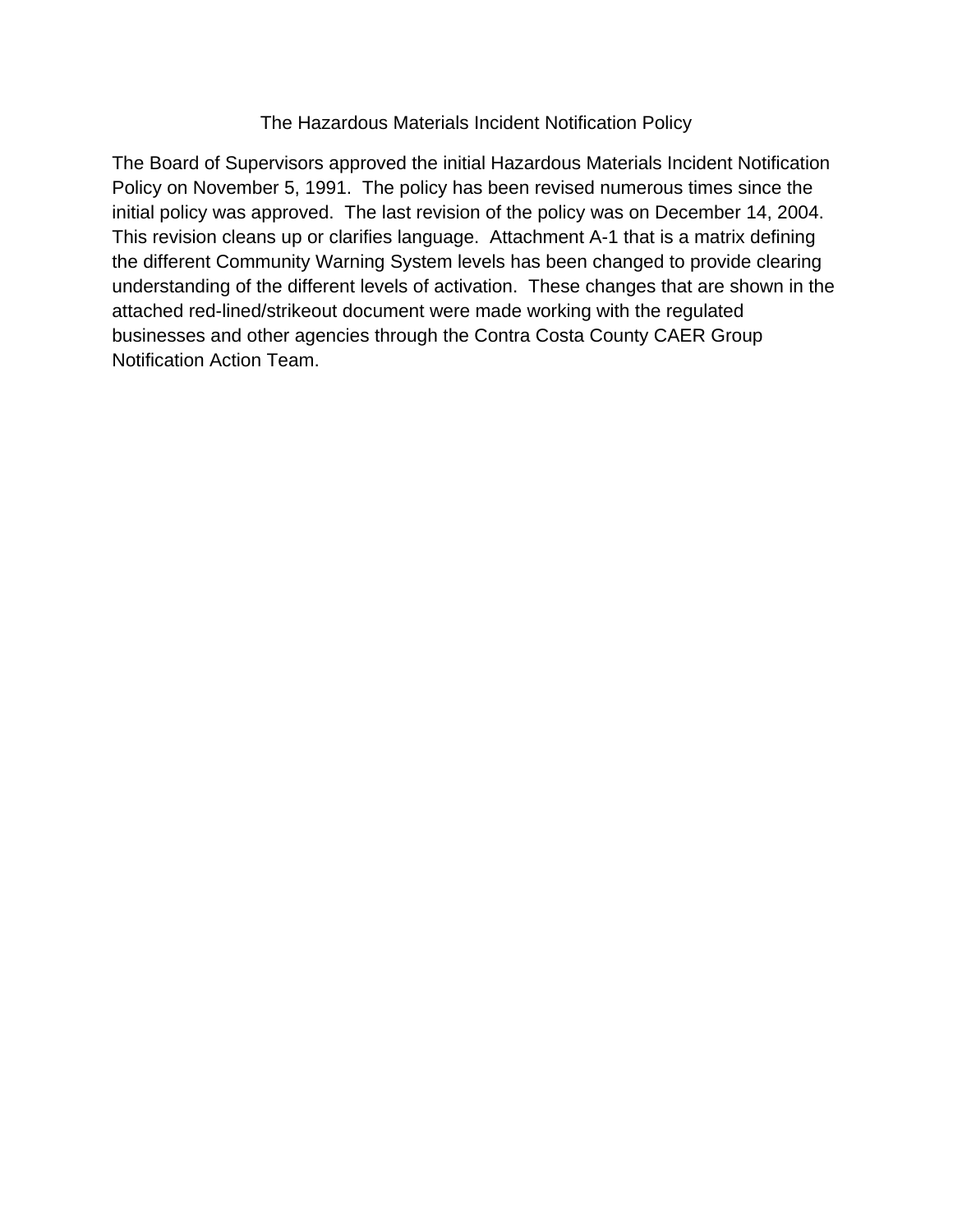# **Contra Costa Health Services**

# **HAZARDOUS MATERIALS INCIDENT NOTIFICATION POLICY**

### **I. PURPOSE:**

The purpose of this Policy is to promote prompt and accurate reporting to Contra Costa Health Services ("CCHS") of releases or threatened releases of hazardous materials that may result in injury or damage to the community and/or the environment.

The primary reason for prompt and accurate notification to CCHS is to enable CCHS to take measures to mitigate the impacts of a hazardous materials release, such as:

- 1. Dispatching emergency response teams quickly and with the appropriate equipment and personnel
- 2. Assessing the extent of the release or the potential extent of the release and whether neighboring communities are at risk of exposure
- 3. Determining whether the Community Warning System should be activated (if not already activated) $1$
- 4. Responding to inquiries from the public and the media

### **II. BACKGROUND:**

 $\overline{a}$ 

### **A. Origin of Policy**

The Contra Costa County Board of Supervisors approved the original Hazardous Materials Incident Notification Policy on November 5, 1991. The policy was established in response to incidents, both in Contra Costa County and elsewhere, which demonstrated that preliminary assessments of hazardous materials releases often underestimate the extent and potential danger of such releases.

### **B. Policy Supplements Regulations**

CCHS administers Article 1 of Chapter 6.95 of the California Health and Safety Code, often referred to as the "AB 2185" or "Business Plan" program, which requires immediate notification in the event of a hazardous materials release. The fines that can be assessed for not reporting can be up to \$25,000 per day and up to one year in jail for the first conviction.<sup>2</sup> In

December 14, 2004 January 26, 2015 Page 1 in the county jail for not more than one year, or by both the fine and imprisonment. If the conviction is for

 $<sup>1</sup>$  Facilities capable of initiating the Community Warning System shall follow the Community</sup> Warning System Operating Protocols established for it in addition to this policy.

<sup>2 §25515.</sup> Any person or business that violates Section 25507 shall, upon conviction, be punished by a fine of not more than twenty-five thousand dollars (\$25,000) for each day of violation, or by imprisonment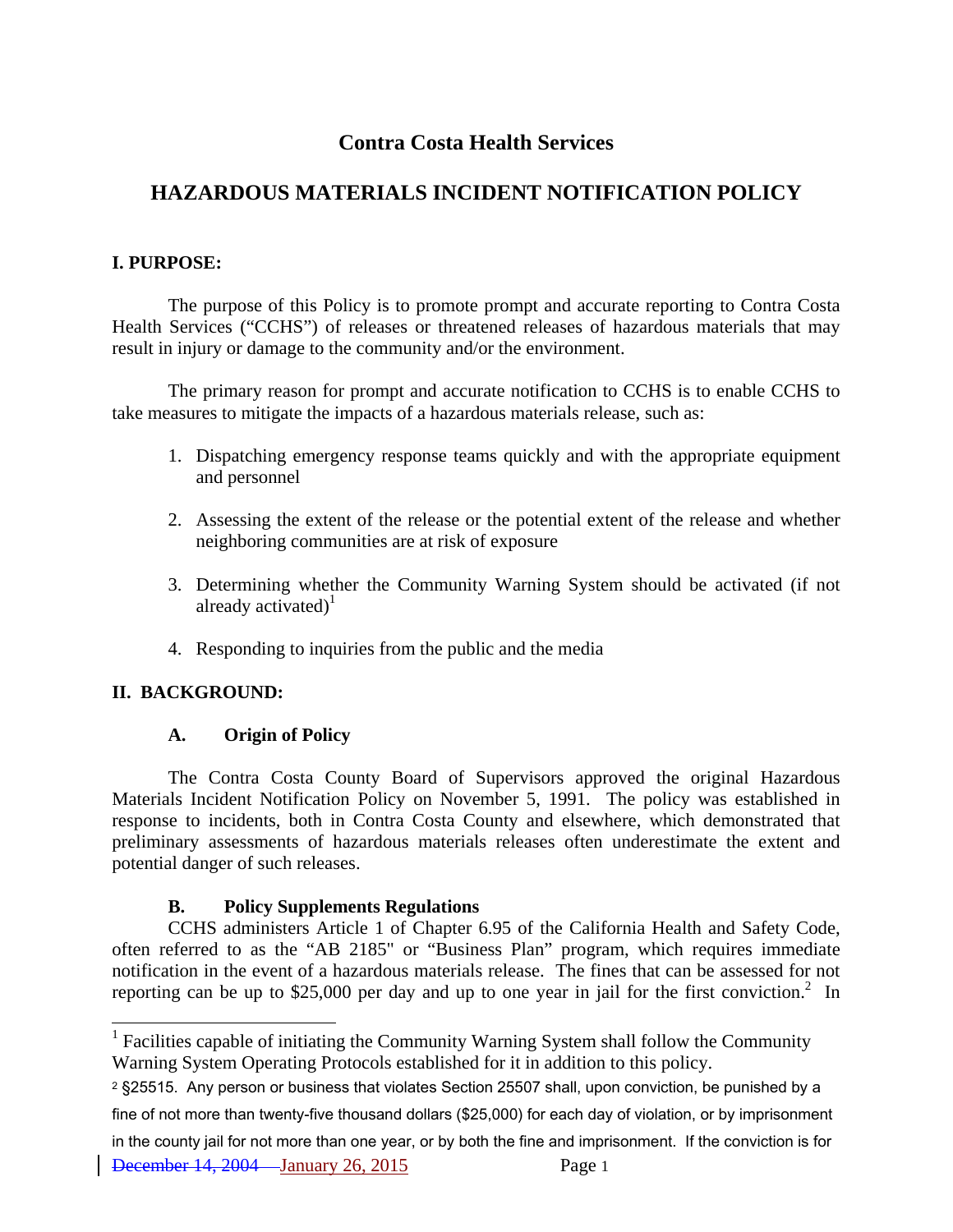addition, the Board of Supervisors adopted Chapter 450-82 of the Contra Costa County Ordinance Code to supplement and facilitate the implementation of Chapter 6.95. In particular, Section 450-82.016 requires immediate reporting to CCHS of any release of a hazardous material reportable under any law to any federal, state or other local regulatory agency. However, notification to CCHS does not absolve the facility of requisite notifications to other regulatory agencies.

CCHS also administers Article 2 of Chapter 6.95 of the California Health and Safety Code, referred to as the California Accidental Release Prevention (CalARP) Program. This policy assists facilities to meet their obligations under these and other laws.

### **C. Community Warning System**

The CalARP Program requires facilities to determine the potential off-site consequences from accidental releases of a CalARP Program regulated substance. This information has been used in developing emergency response plans for such potential releases . This information has also beenand was used to help design the Community Warning System (CWS).

The CWS is a computer-integrated alerting and notification system that incorporates safety sirens, emergency responder pagers, Emergency Digital Information System (EDIS), the Emergency Alerting System (EAS), the California Law Enforcement Radio System ("CLERS"), and a telephone emergency notification system (TENS). EDIS, EAS, and CLERS are different ways of getting messages to emergency responders, including law enforcement, the media, and the National Weather Service (which transmits information to NOAA Weather Radios). The TENS calls households and businesses and transmits short messages about the incident and recommended protective actions.

The CWS was developed through the efforts of the Contra Costa County Community Awareness and Emergency Response ("CAER") Group working cooperatively with CCHS, representatives from local industry, the community, and other regulatory agencies to provide local residents with timely notification of emergencies, including hazardous materials releases.

The success of the CWS is dependent upon industry's prompt notification to CCHS. CCHS would like the public to be assured that the CWS will be activated in a timely manner to implement preventive measures, such as sheltering-in-place. The CWS may also be activated to allay community concerns when a visible incident occurs, such as an explosion that does not

a violation committed after a first conviction under this section, the person shall be punished by a fine of not less than two thousand dollars (\$2,000) or more than fifty thousand dollars (\$50,000) per day of violation, or by imprisonment in the state prison for 16, 20, or 24 months or in the county jail for not more than one year, or by both the fine and imprisonment. Furthermore, if the violation results in, or significantly contributes to, an emergency, including a fire, to which the county or city is required to respond, the person shall also be assessed the full cost of the county or city emergency response, as well as the cost of cleaning up and disposing of the hazardous materials.

 $\overline{a}$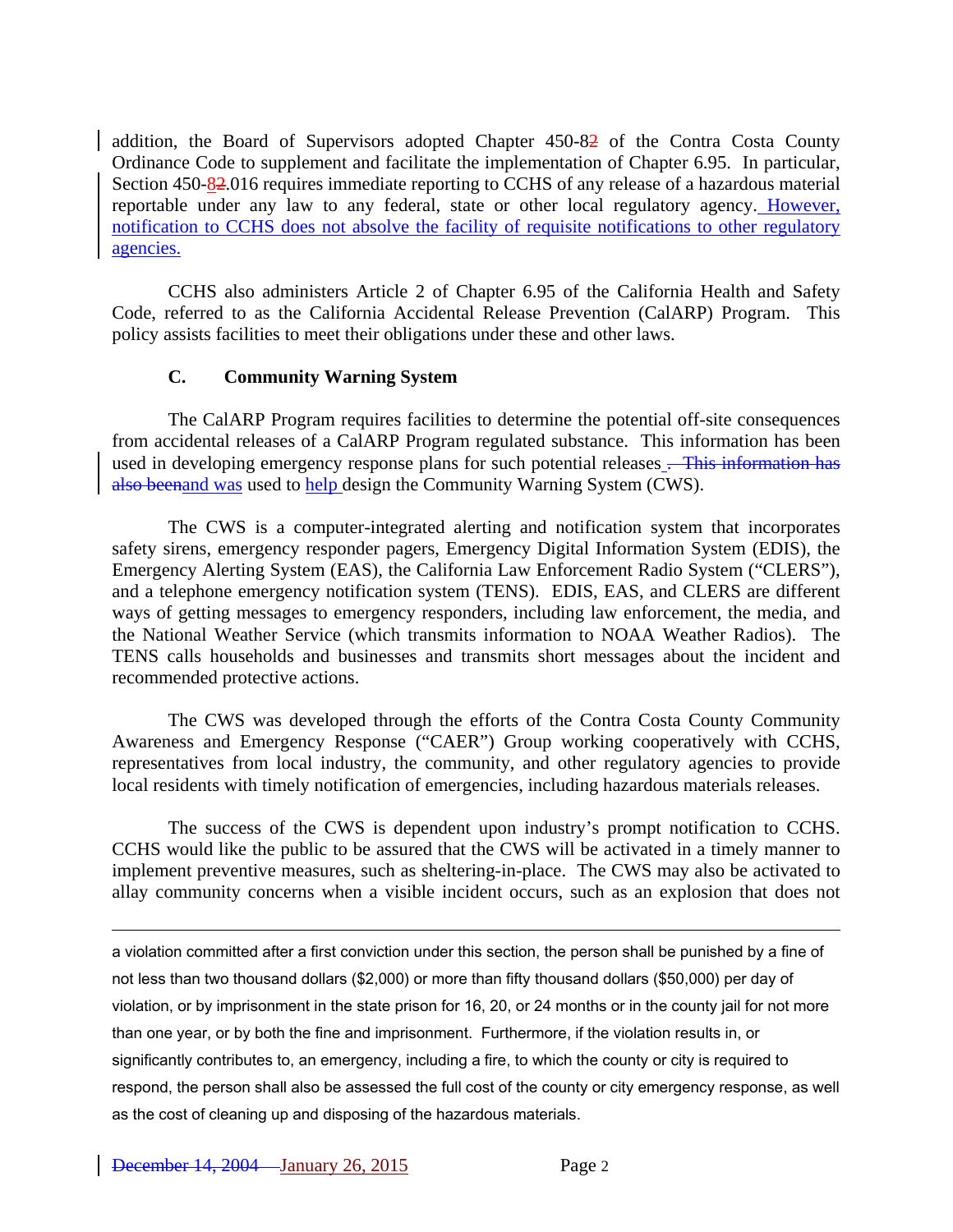pose a health hazard. (In order to expedite notification, some facilities have CWS terminals onsite and may activate the CWS directly using pre-defined protocols and procedures.)

#### **D. Benefits of Prompt Notification and Cooperation**

CCHS is aware that information provided during the initial notification may be preliminary and that facilities may not be able to provide completely accurate information. CCHS also does not intend for the need to provide notification to CCHS to impede other emergency response activities related to the release. However, CCHS's ability to make quick and informed decisions to mitigate the impacts of a release is dependent upon receiving prompt notification and accurate information about the release.

Since its adoption in 1991, this policy has improved cooperation and communication between industry, CCHS, and the public during hazardous materials emergency events. CCHS remains committed to ongoing improvement of this policy as industry, CCHS, and the public gain additional experience.

### **III. POLICY:**

A. When Immediate Notification Required. Responsible businesses<sup>3</sup> are required to provide immediate notification to CCHS of a release or threatened release in the following situations.

- 1. **General.** Immediate notification is required upon discovery of any release or threatened release of a hazardous material which may have or did have the potential for an adverse health effect from exposure to the chemicals release. This can be onsite, .or during transport, handling, storage, or loading of such material, via vehicle, rail, pipeline, marine vessel, or aircraft..., for which exposure to the release concentration poses or results in adverse health effects.
- 2. **Specific Situations.** Immediate notification is required in the following situations:
	- a. The release or threatened release of a hazardous material that results in a substantial probability of harm to nearby workers or the general public. This includes all hazardous materials incidents in which ambulance response is requested or medical attention, other than beyond first aid, is sought on site or off-site. (Do not delay reporting if the level of treatment is uncertain.)
	- b. The release or threatened release of hazardous materials that may affect the surrounding population including odor, eye or respiratory irritation.

 $\frac{1}{3}$ <sup>3</sup>The term "responsible business" or "business" includes facilities and other entities that have custody of the hazardous material at the time that it is accidentally released, or the facility where the release occurs. For example, a transportation company is the responsible business if the material is released in transit. If there is a release from a transport vehicle when the vehicle is at a fixed facility, the fixed facility is primarily responsible for notifying CCHS under this policy.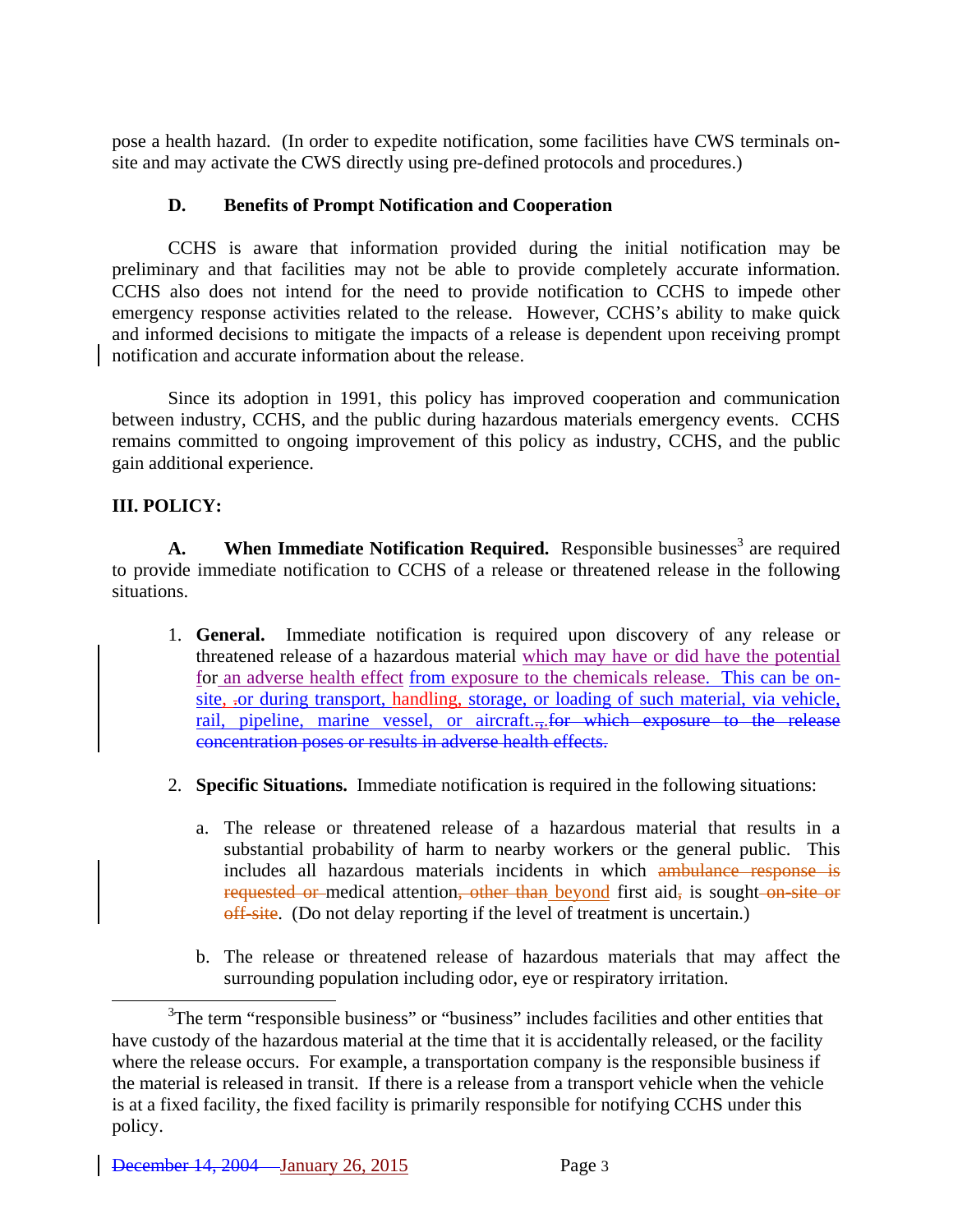- c. The event may cause general public concern, such as in cases of fire, explosion, smoke, or excessive flaring. This does not include a non-process fire, such as a grass fire, as long as the non-process fire will not impact a process.
- d. The release or threatened release may contaminate surface water, groundwater or soil, either on-site (unless the spill is entirely contained and the clean-up is initiated immediately and completed expeditiously) or off-site.
- e. The release or threatened release may cause off-site environmental damage.
- f. The facility's Safety Supervisor or equivalent personnel is placed on alert due to a release or threatened release or anticipation of in the likelihood of an emergency situation, including, but not limited to, emergency shutdowns or major unit startups.

**B.** Who to Notify. Immediately notify the CCHS Incident Response Team (on-call 24 hours a day) by any of the following methods

- 1. Through a CWS communication terminal (this is the preferred method if your facility has a CWS terminal)
- 2. Directly via emergency response pagers (To receive the pager number, please contact the CCHS Incident Response Team in advance at (925) 335-3200 during normal business hours.)
- 3. Any time by phone at (925) 335-3232

**C**. **Required Information.** Provide the information required by the Facility Incident Checklist (Attachment A). *Do not delay* the notification due to inability to provide any of the information called for in the Facility Incident Checklist.

**D**. Notification under this policy does not relieve the responsible business from having to comply with any legal requirement to notify other local, state or federal agencies.

**E. When Notification Not Required**. This policy does not require reporting of a release of a hazardous material that *clearly* does not meet any of the criteria described in Subsection A, above. Examples of such situations are:

- 1. Ambulance calls *not* associated with hazardous materials incidents (e.g., falling off of a ladder).
- 2. Incidental release.
- 2.3. Small spills where the spill is contained, and where it is clear that none of the situations described in Subsection A apply. Spill containment means:
	- a. The spilled material is caught in a fixed berm or dike or other impermeable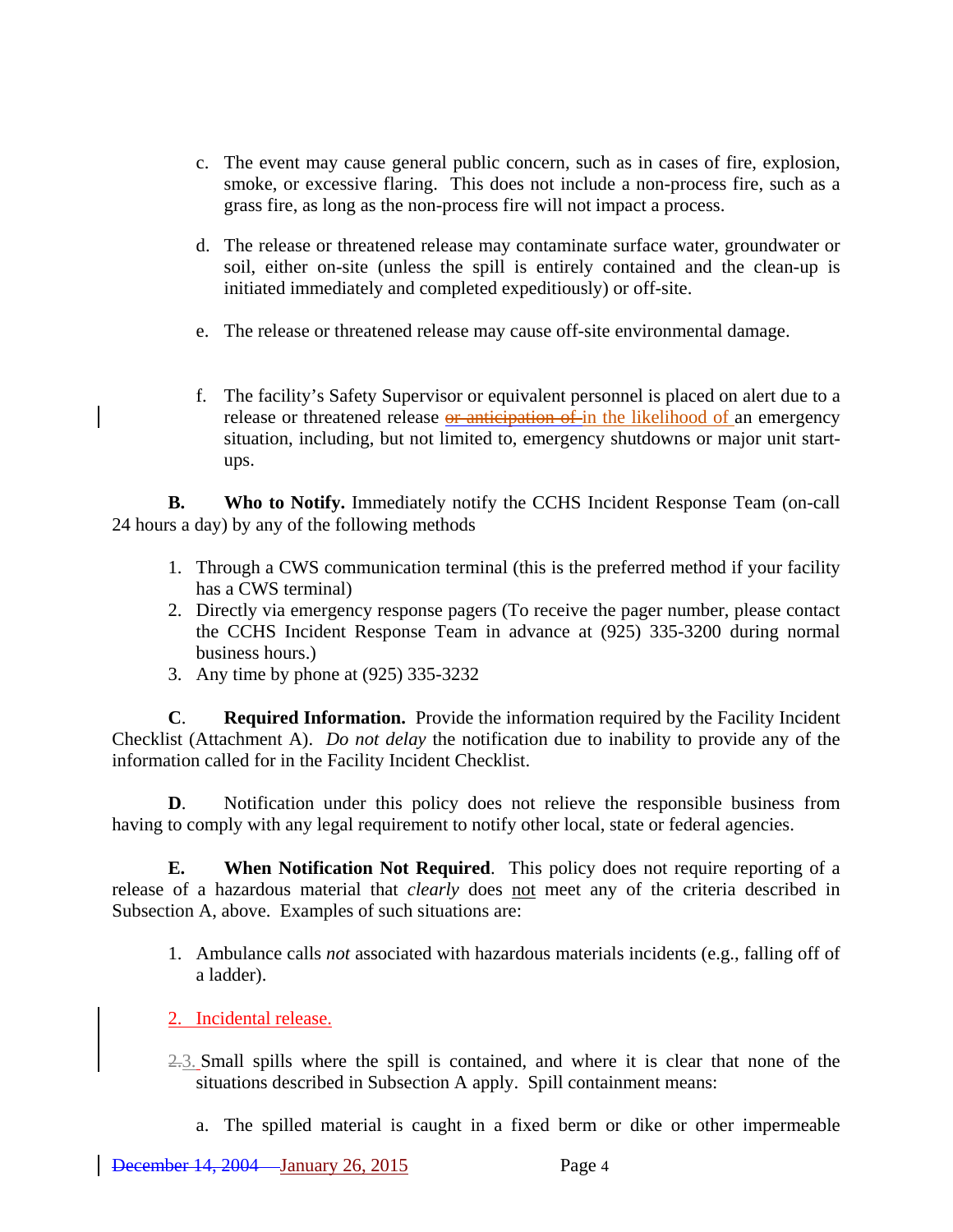surface, or is contained by using effective spill control measures (NOTE: Petroleum refineries (only) the petroleum spill is less than three fifty-five gallon drums150 gallons.);

- b. All of the spilled material is prevented from contaminating surface or groundwater; and
- c. The spill does not pose a substantial probability of adverse health effects to the general public
- 3.4.Non-process fires or incidents, such as a grass fire, where a process is not expected to be impacted.

#### **F**. **Follow-up Reporting of a Hazardous Materials Release.**

- 1. For all Level 2 and Level 3 incidents (as defined in Attachment A-1), or upon request of CCHS, a written follow-up report of the incident shall be submitted within 72 hours. (If the due date falls on a weekend or holiday, the Director of Hazardous Materials Programs may allow the report to be submitted on the next business day.) The report shall confirm, modify and/or update the information provided in the initial notification (Facility Incident Checklist). The report shall be submitted on the 72- Hour Follow-Up Report Form (Attachment B). A hard copy and electronic copy of the report should be submitted.
- 2. A written final report of the incident shall be made to CCHS as soon as practicable, but no later than 30 calendar days from the date of the release, for all Level 2 and Level 3 incidents and for any incident for which CCHS requests such a report. If the investigation has not been completed within 30 calendar days, an interim report shall be submitted and a final report submitted when the investigation is completed. The facility shall give written monthly status reports of the incident investigation, which is submitted the last business day of the month following the 30-day report, until the incident investigation is complete and the final report has been issued to CCHS. Refer to Attachment C for the 30-Day Final Incident Report format. A hard and an electronic copy of the 30-day and subsequent reports should be submitted.
- 3. All "Major Chemical Accidents or Releases" (defined at County Ordinance Code section 450-8.014(h)) should be investigated using root cause investigation methodology. CCHS will either participate in or closely monitor the investigation. (County Ordinance Code,  $\frac{$-450.8.016(\underline{c}\cdot\text{C})(1)}{2}$ .)
- 4. If the release requires a written emergency release follow-up report to be submitted to the Chemical Emergency Planning and Response Commission pursuant to section 2705(b) of Title 19 of the California Code of Regulations, a copy of such report shall be sent to CCHS within 15 calendar days.
- 5. A facility may elect to include with the 30-Day Incident Report Form (Attachment C) a brief narrative of how this incident relates to any of the prevention programs required by CalARP Program regulations and described in the CCHS CalARP Program guidance document.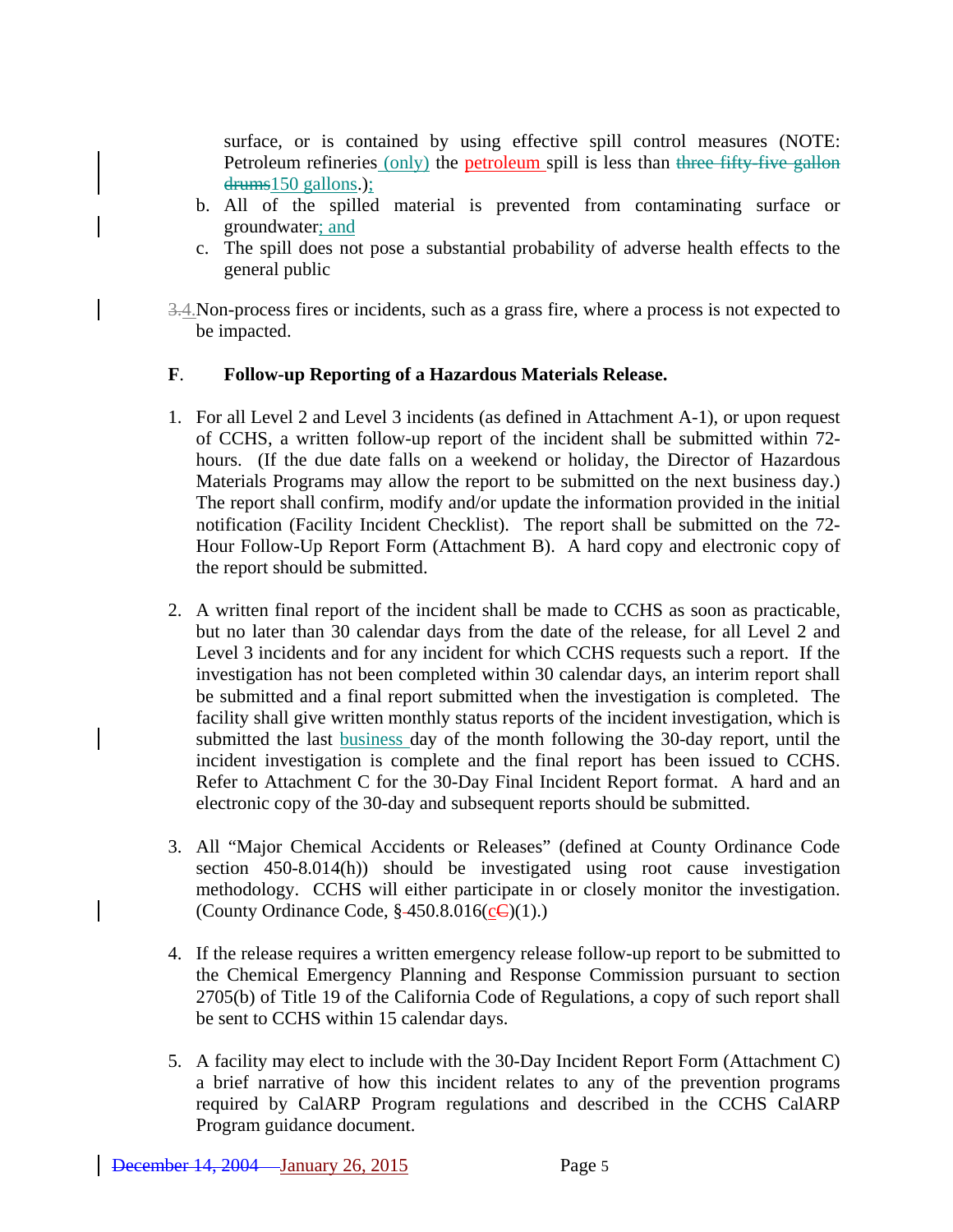6. Reports should be sent to the following address:

Contra Costa Hazardous Materials Programs Health Services Department ATTENTION: Randall L. Sawyer Chief Environmental Health and Hazardous Materials Officer Programs Director 4585333 Pacheco Boulevard, Suite 100 Martinez, CA 94553

**IV. REFERENCES:** California Health and Safety Code Chapter 6.95 (§-25500 et seq.); Title 19 Cal. Code Regs § -2703 et seq.; County Ordinance Code Chapter 450.82. (Californian Public Utilities Commission Decision 91-08-019/R.88-07-039 requires similar notification for rail accidents.)

Bd approved 11/5/91 Revised Bd Approved 1/93 Revised Bd Approved 6/19/01 Revised Bd Approval 12/14/04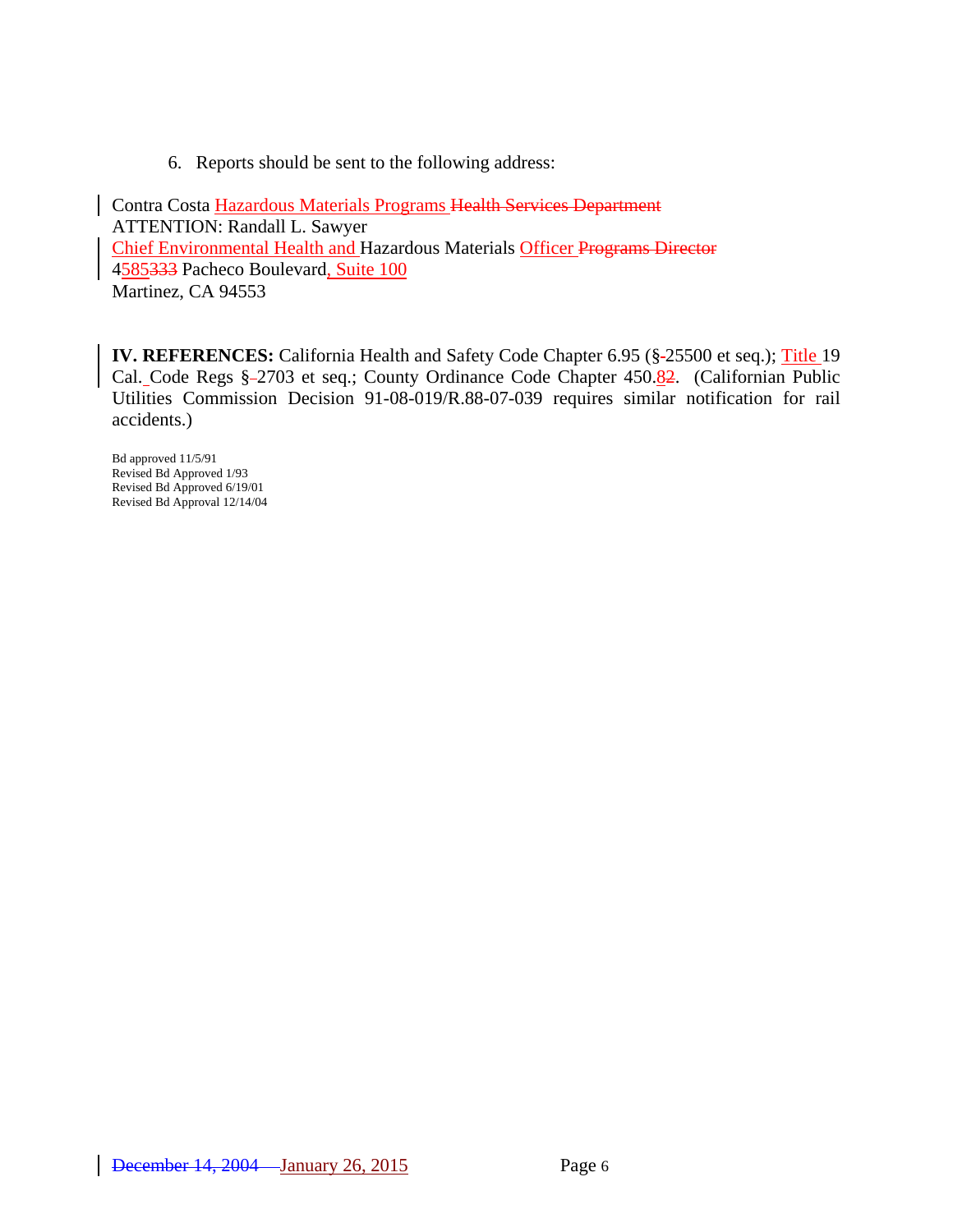

**Figure 1. CCHS Hazardous Materials Incident Notification Policy Flowchart**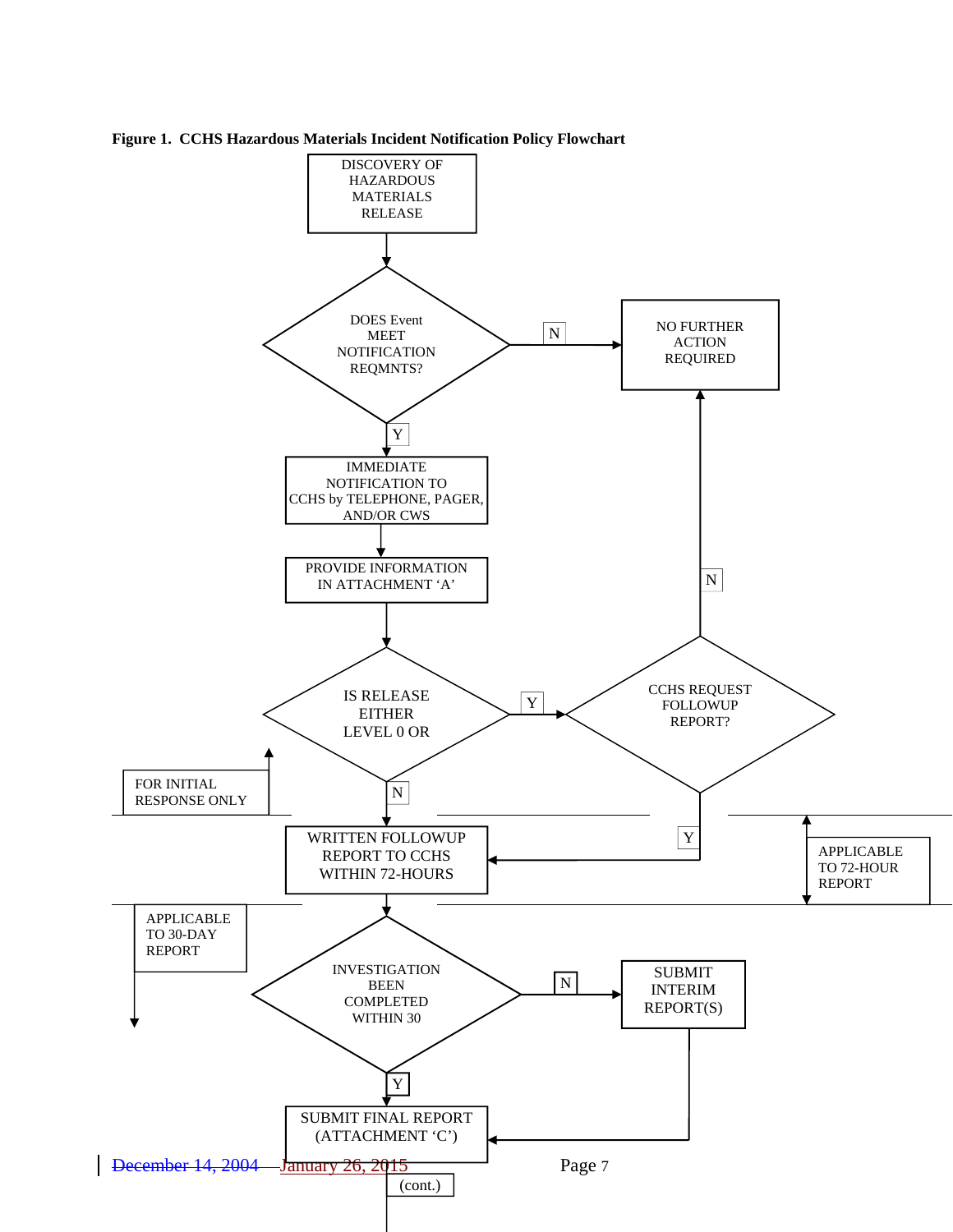

 $<sup>1</sup>$  as per Section 2705(b) of Title 19 CCR.</sup> <sup>2</sup>Contra Costa County Ordinance Code Chapter 450-8.016( $\leq$ C)(1) (where applicable)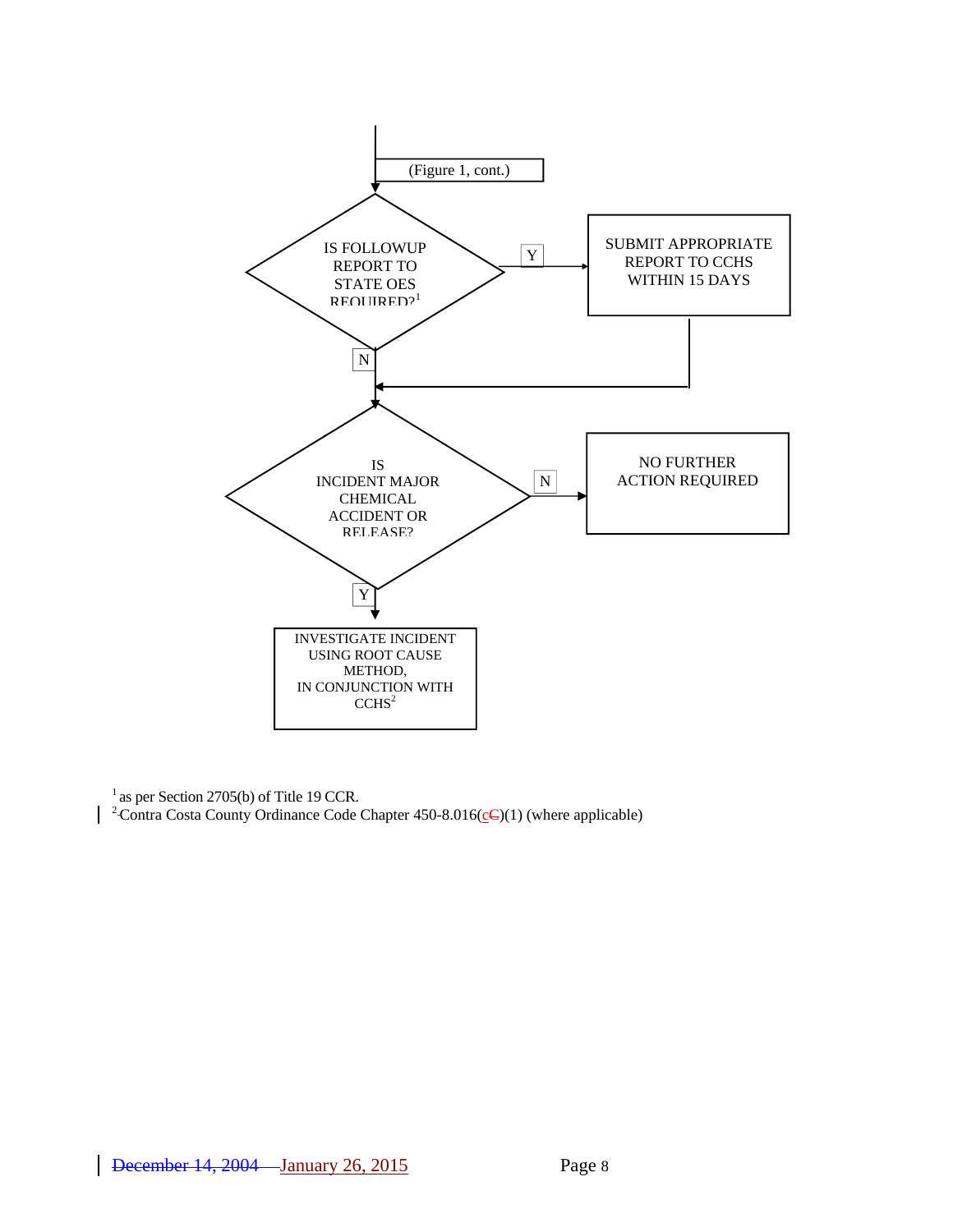# **ATTACHMENT A FACILITY INCIDENT CHECKLIST (Questions asked by the HazMat Response Team)**

| Date:                                                    |                                                                                                                                                                                                |  |                                                                             |  | Time: |  | Initial: |                                                                                                               |
|----------------------------------------------------------|------------------------------------------------------------------------------------------------------------------------------------------------------------------------------------------------|--|-----------------------------------------------------------------------------|--|-------|--|----------|---------------------------------------------------------------------------------------------------------------|
|                                                          |                                                                                                                                                                                                |  |                                                                             |  |       |  |          | A.Call/Page CCC Hazardous Materials Programs Division [Phone: (925) 335-3232646-1112,                         |
|                                                          | INFORMATION NEEDED IMMEDIATELY (IF KNOWN)                                                                                                                                                      |  |                                                                             |  |       |  |          |                                                                                                               |
|                                                          | B. State your name and identify your facility and its address.                                                                                                                                 |  |                                                                             |  |       |  |          |                                                                                                               |
|                                                          | questions from CCHS. (No voice mail phone numbers.)                                                                                                                                            |  |                                                                             |  |       |  |          | C. State your phone number or a number with immediate access to an individual who can answer further          |
|                                                          | Attachment A-1).                                                                                                                                                                               |  |                                                                             |  |       |  |          | D. State the Community Warning System (CWS) Plant Reporting Classification Level (0, 1, 2 or 3): (See         |
|                                                          | the direction of flow? _____________ Is there any impact to storm drains or surface waters?                                                                                                    |  |                                                                             |  |       |  |          | E. Has the material gone off-site? Yes/No/Unknown. ________If yes, what area is being impacted? What is       |
|                                                          | F. Have TENS Zones been activated? Yes/No? If yes, which TENS Zones have been activated? If no, which<br>TENS Zones should be activated, if any?                                               |  |                                                                             |  |       |  |          |                                                                                                               |
|                                                          | G. State, if known, the chemical or material released and describe the physical state (solid, liquid, gas<br>and/or vapor). Has this been verified? Yes/No/ Unknown __________________________ |  |                                                                             |  |       |  |          |                                                                                                               |
|                                                          | H. Have you received any public complaints? Yes/No/Unknown. _____________________                                                                                                              |  |                                                                             |  |       |  |          |                                                                                                               |
|                                                          | I. State wind direction out of (from) the ___________ to the ____________________ and degrees if known.                                                                                        |  | [e.g., "Wind is blowing from the Northwest (300°) to the Southeast (120°)]. |  |       |  |          |                                                                                                               |
|                                                          | significantly or not.)                                                                                                                                                                         |  |                                                                             |  |       |  |          | J. State wind speed. _________ (If wind speed is unknown, inform CCHS whether the wind is blowing             |
| <b>INFORMATION NEEDED AS SOON AS POSSIBLEPRACTICABLE</b> |                                                                                                                                                                                                |  |                                                                             |  |       |  |          |                                                                                                               |
|                                                          | K. Are there any injuries on-site or off-site? Yes/No/Unknown_                                                                                                                                 |  |                                                                             |  |       |  |          |                                                                                                               |
|                                                          | Team should respond.                                                                                                                                                                           |  |                                                                             |  |       |  |          | L. State the on-site contact person and gate number or address to which the CCHS Incident Response (IR)       |
|                                                          |                                                                                                                                                                                                |  |                                                                             |  |       |  |          | M. Are any sensitive receptors or subdivisions nearby? (e.g., School/ Day Care facilities/Hospitals/ Nursing  |
|                                                          |                                                                                                                                                                                                |  |                                                                             |  |       |  |          | N. Has the facility's "Emergency Operations Center" or emergency response staff been activated? Yes/ No/      |
|                                                          |                                                                                                                                                                                                |  |                                                                             |  |       |  |          | O. State estimated quantity of chemical released (over-estimate rather than under-estimate release) _________ |

 $\overline{1}$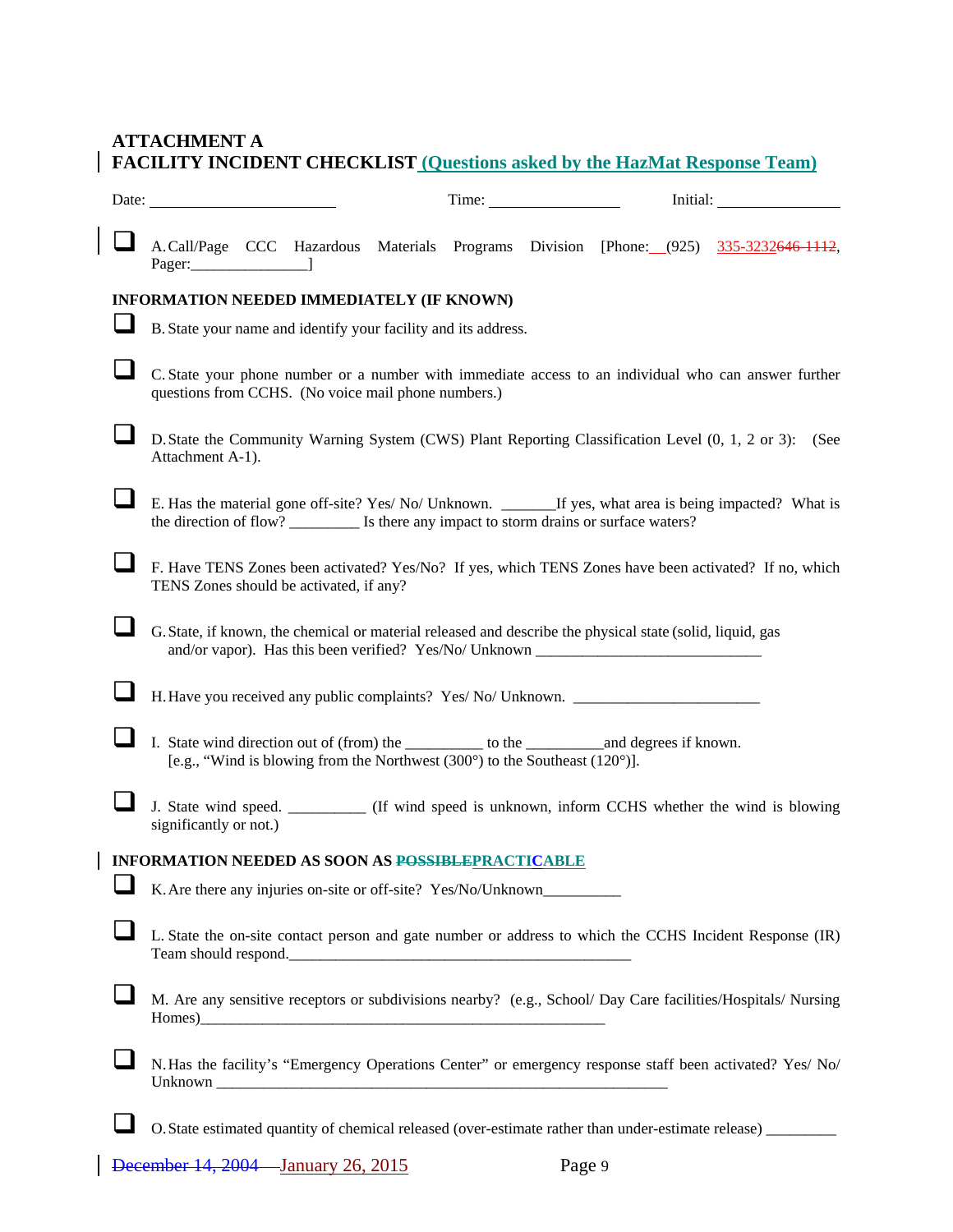| $\Box$ P. Have other agencies been notified? Yes/No.                                                     | If yes, state list. |  |  |
|----------------------------------------------------------------------------------------------------------|---------------------|--|--|
| Q. Is there potential for involvement of other hazardous materials due to the proximity to the incident? |                     |  |  |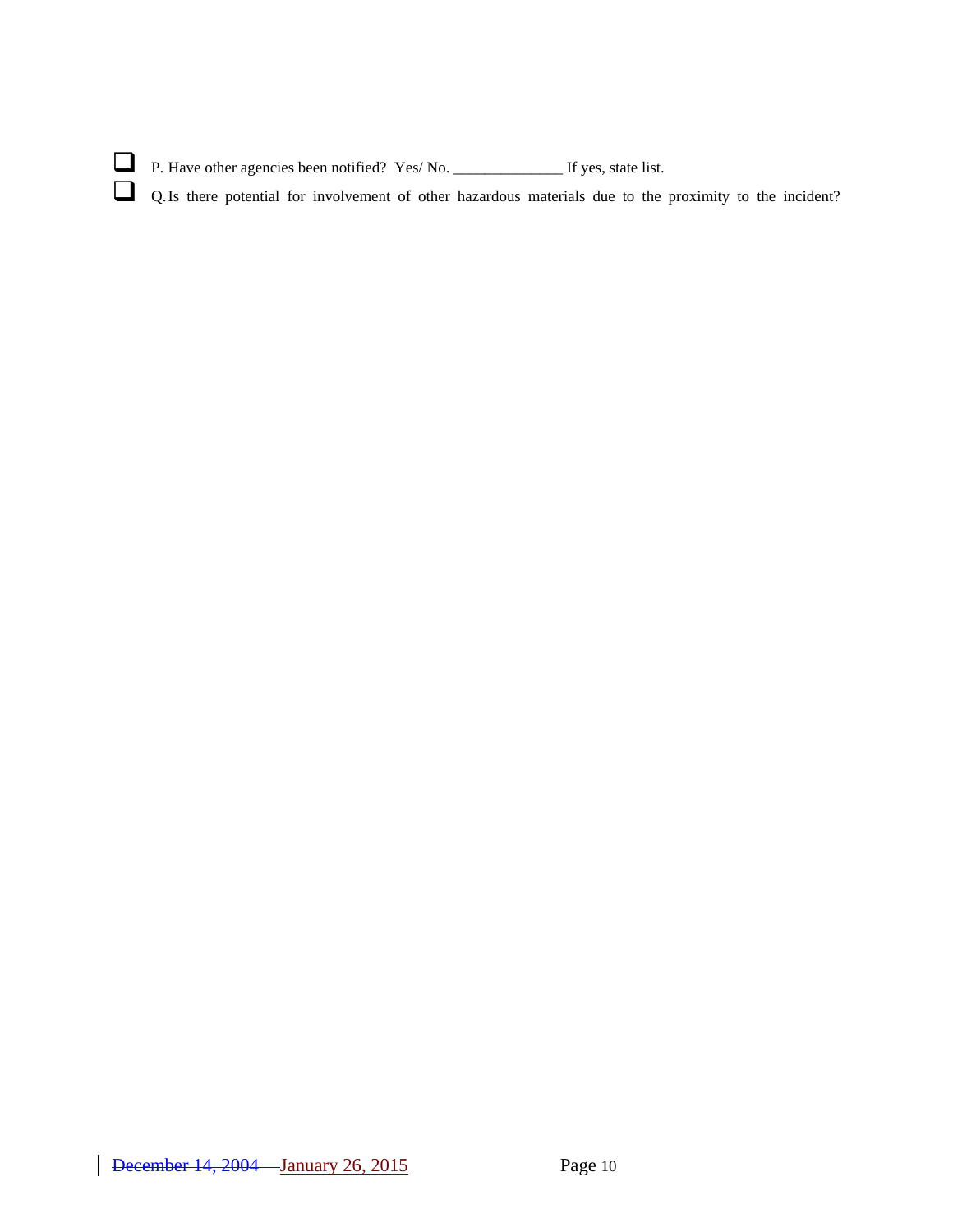## **ATTACHMENT A-1**

|                   | <b>On-Site Only</b>                                                                                                                                                                         | <b>On/Off Site</b>                                                                                                                                                                                                            | <b>On/Off Site</b>                                                                                                                                                            | <b>On/Off Site</b>                                                                                                                                                                                              |
|-------------------|---------------------------------------------------------------------------------------------------------------------------------------------------------------------------------------------|-------------------------------------------------------------------------------------------------------------------------------------------------------------------------------------------------------------------------------|-------------------------------------------------------------------------------------------------------------------------------------------------------------------------------|-----------------------------------------------------------------------------------------------------------------------------------------------------------------------------------------------------------------|
|                   | <b>Level 0</b>                                                                                                                                                                              | <b>Level 1</b>                                                                                                                                                                                                                | <b>Level 2</b>                                                                                                                                                                | <b>Level 3</b>                                                                                                                                                                                                  |
| <b>Scope</b>      | Hazardous Materials releases,<br>or potential releases, that are<br>limited to<br>- On-Site, and<br>- no Off-Site consequences.                                                             | Hazardous Materials releases,<br>or potential releases, that are<br>limited to<br>- On-Site, and<br>- Possible Off-Site<br>consequences.                                                                                      | Hazardous Materials releases,<br>or potential releases, that are<br>- has been or expected to go<br>Off-Site, and<br>- may have adverse health<br>consequences for those with | Hazardous Materials releases,<br>or potential releases, that are<br>- has been or expected to go<br>Off-Site, and<br>- may have adverse health<br>consequences for the general                                  |
|                   |                                                                                                                                                                                             |                                                                                                                                                                                                                               | sensitivities.                                                                                                                                                                | public.                                                                                                                                                                                                         |
| <b>Guidelines</b> | - A release expected to pose<br>an immediate threat to the<br>health and safety of people in<br>the affected area onsite<br>(release is more than an<br>instantaneous release or a<br>puff) | - Spill or release that may<br>meet an RQ requirement that<br>does not meet requirements<br>of L <sub>2</sub> or L <sub>3</sub> ,<br>- Fire/smoke/plume visible<br>from offsite (does not include<br>fire training exercises) | - Fire/explosion/pressure<br>wave/smoke/plume that may<br>cause off-site adverse health<br>consequences for those with<br>sensitivities                                       | - Fire/explosion/smoke/plume<br>that may cause off-site<br>adverse health consequences<br>for the general public,<br>* Hazardous material or fire<br>incident where the Incident<br><b>Commander or Unified</b> |
|                   | - A potential release due to<br>process unit start ups and shut<br>downs,<br>- Three or more unconfirmed<br>offsite odor complaints within<br>an hour.                                      | - A fire beyond the incipient<br>stage<br>- Three or more offsite odor<br>complaints within an hour,<br>odors confirmed as originating<br>onsite,                                                                             |                                                                                                                                                                               | <b>Command through</b><br>consultation with Contra Costa<br><b>Health Services HAZMAT</b><br><b>Incident Response Team</b><br>requires the sirens to be<br>sounded                                              |
|                   |                                                                                                                                                                                             | - Flaring that could raise<br>concerns from the community.                                                                                                                                                                    |                                                                                                                                                                               |                                                                                                                                                                                                                 |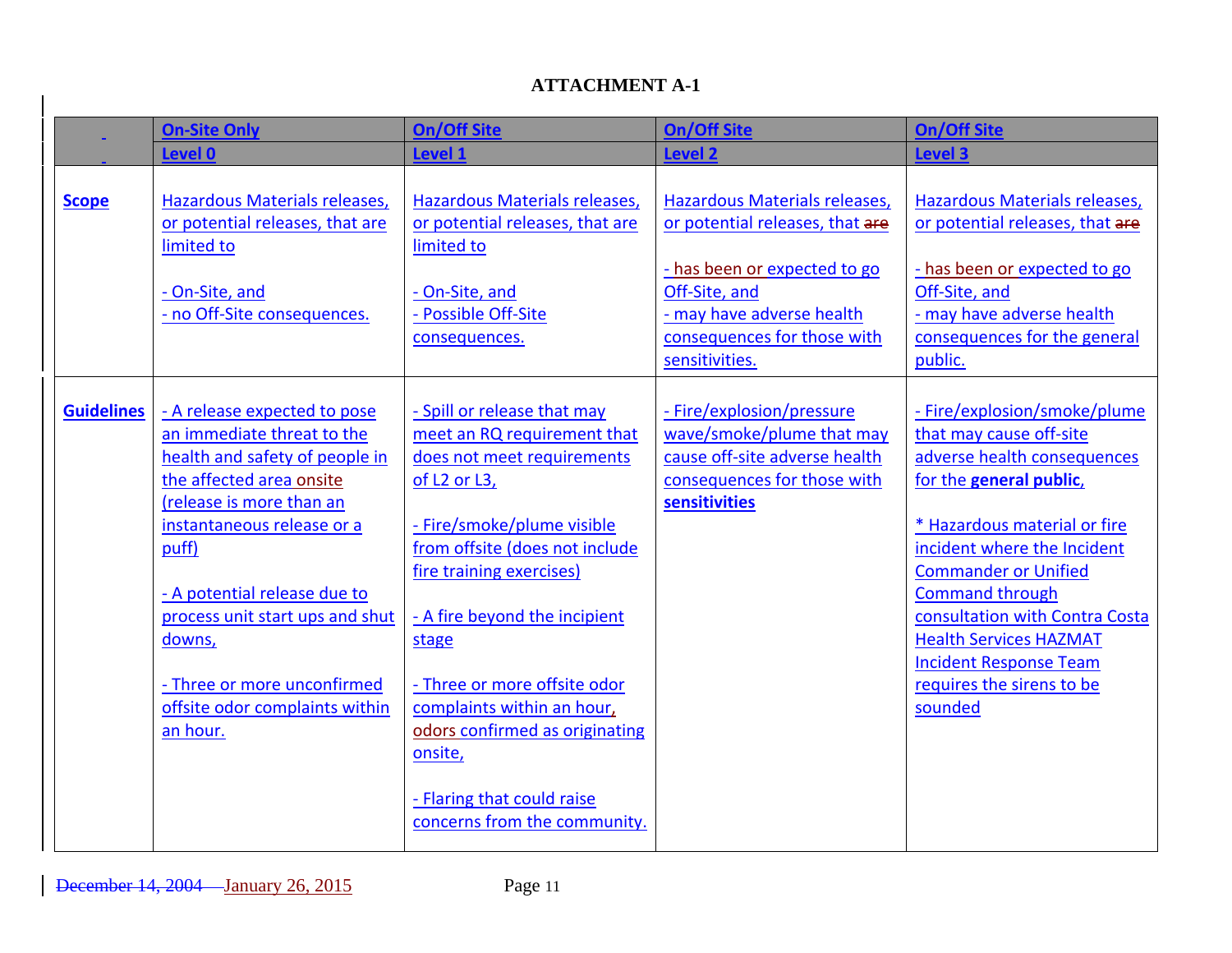#### **ATTACHMENT B 72 HOUR FOLLOW-UP NOTIFICATION REPORT FORM CONTRA COSTA HEALTH SERVICES**

**INSTRUCTIONS**:A hardcopy and an electronic copy of this report is to be submitted for all Level 2 and 3 incidents or when requested by CCHS. See Attachment B-1 for suggestions regarding the type of information to be included in the report. Attach additional sheets as necessary. Forward the completed form to:

ATTENTION: Randall L. Sawyer Chief Environmental Health and Hazardous Materials Officer Programs Director Contra Costa Hazardous Materials Programs Health Services 4585333 Pacheco Boulevard, Suite 100 Martinez, CA 94553

**INCIDENT DATE: INCIDENT TIME:**  $FACILITY:$ 

**PERSON TO CONTACT FOR ADDITIONAL INFORMATION** 

Phone number

I. **SUMMARY OF EVENT**:

II. **AGENCIES NOTIFIED, INCLUDING TIME OF NOTIFICATION**:

III. **AGENCIES RESPONDING, INCLUDING CONTACT NAMES AND PHONE NUMBER**S:

IV. **EMERGENCY RESPONSE ACTIONS:**

V. **IDENTITY OF MATERIAL RELEASED AND ESTIMATED OR KNOWN QUANTITIES**:

**For CCHS Use Only:** 

| Received -By: _                    |
|------------------------------------|
| Date Received:                     |
| Incident Number:                   |
| Copied To:                         |
| <b>Event Classification Level:</b> |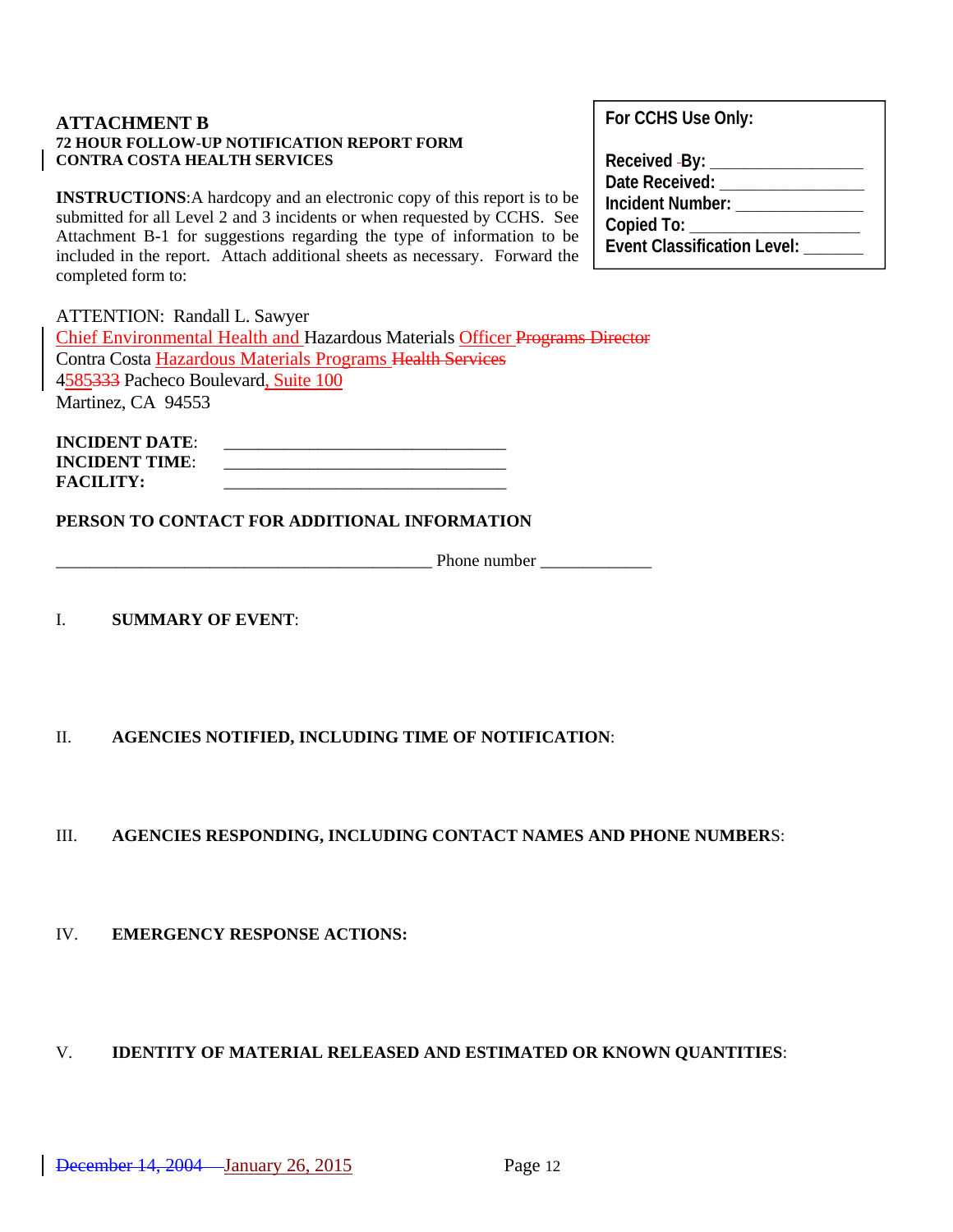- VI. **METEOROLOGICAL CONDITIONS AT TIME OF EVENT** including wind speed, direction, and temperature:
- VII. **DESCRIPTION OF INJURIES**:
- VIII. **COMMUNITY IMPACT** including number of off-site complaints, air sampling data during event, etc.:

#### IX. **INCIDENT INVESTIGATION RESULTS**

Is the investigation of the incident complete at this time? \_\_\_\_\_\_\_\_Yes \_\_\_\_\_\_\_\_No If the answer is no, submit a 30 day final or interim report.

If the answer is yes, complete the following:

#### X. **SUMMARIZE INVESTIGATION RESULTS BELOW OR ATTACH COPY OF REPORT**:

#### XI. **SUMMARIZE PREVENTATIVE MEASURES TO BE TAKEN TO PREVENT RECURRENCE INCLUDING MILESTONE AND COMPLETION DATES FOR IMPLEMENTATION**: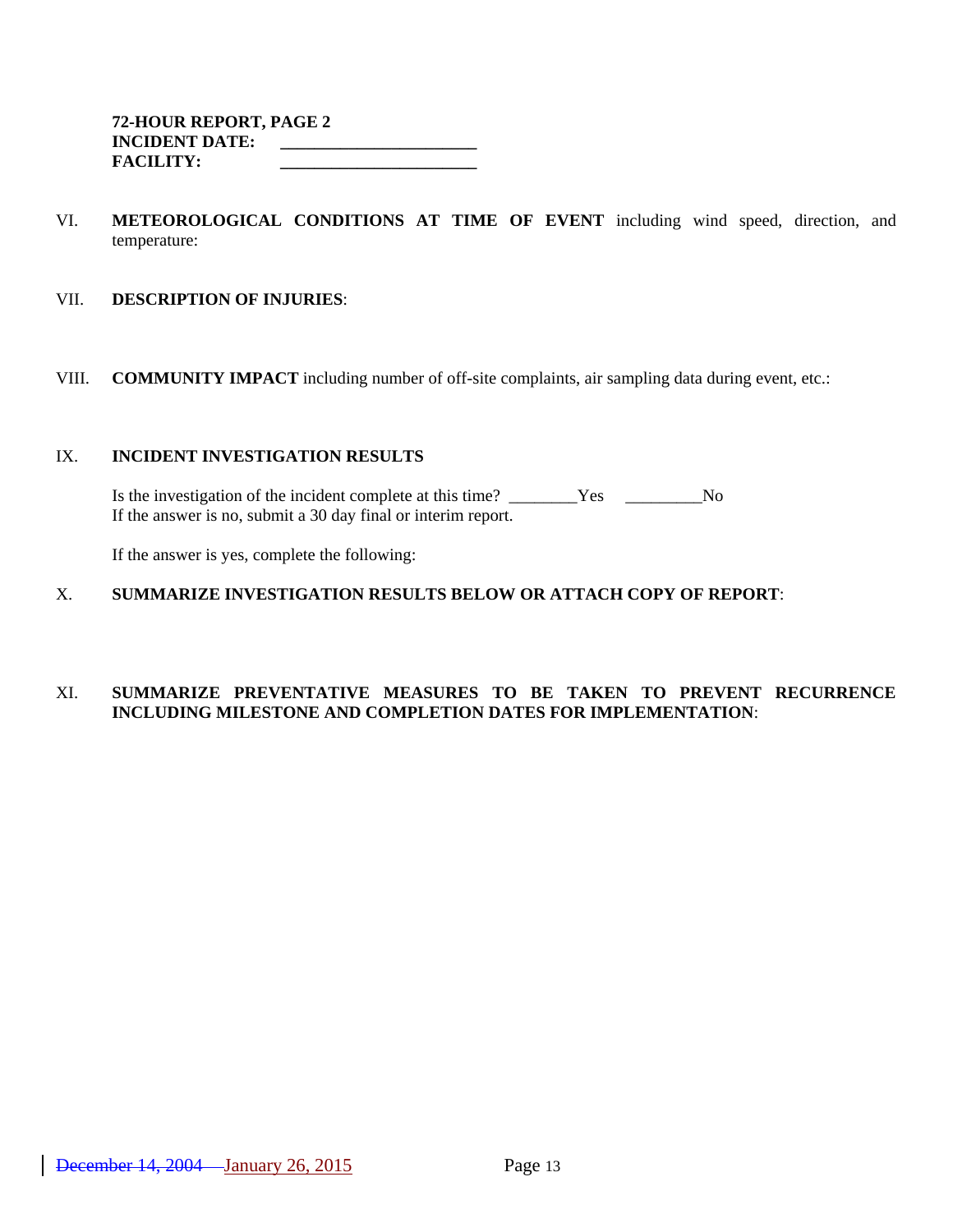#### **ATTACHMENT B-1 72-Hour Report Guidelines**

*The following list suggests items that may be included in the 72-Hour Report to CCHS following an accidental release of a hazardous material. Not all of the items below may be applicable or available at the time of submission.*

- I. Summary of the Event
	- Background Information/Events Preceding the Incident
	- Incident Summary, including timing of key events
	- Shift Logs, real-time computer/instrument logs, fenceline monitor data, etc.
- II. Emergency Notifications (include names, phone numbers and times)
	- CCHS
	- Time/ Level of CWS Activation
	- Other Agencies
	- Copy of State OES Emergency Release Follow-Up Notice Reporting Form
- III. Agencies Responding
	- **Agency**
	- Person or people responding
	- Contact person with telephone number
- IV. Emergency Response Actions
	- Mutual Aid Activated?
	- Fire Department Response?
- V. Material Involved
	- Estimated Quantities
	- CalARP Regulated Substances?
	- Material Safety Data Sheets
- VI. Meteorological Data (wind speed, direction, temperature, rain/sun, etc.)
- VII. Injuries (including number, type and severity)
- VIII. Community Impact
	- Community Complaints
	- Off-Site Consequence Impact Analysis (i.e., injury, property damage, etc.)
	- Sampling Data, including fenceline monitors, if applicable
	- Community Monitoring Results
- IX. Incident Investigation
	- Procedure Summary
	- Will Root Cause Analysis Be Performed?
	- Investigation Team/ Contact Person(s)
	- Findings/Conclusions
		- Root Causes
		- "Safety System" Flaws
	- Corrective Action/ Preventative Measures
	- Description
	- Implementation Dates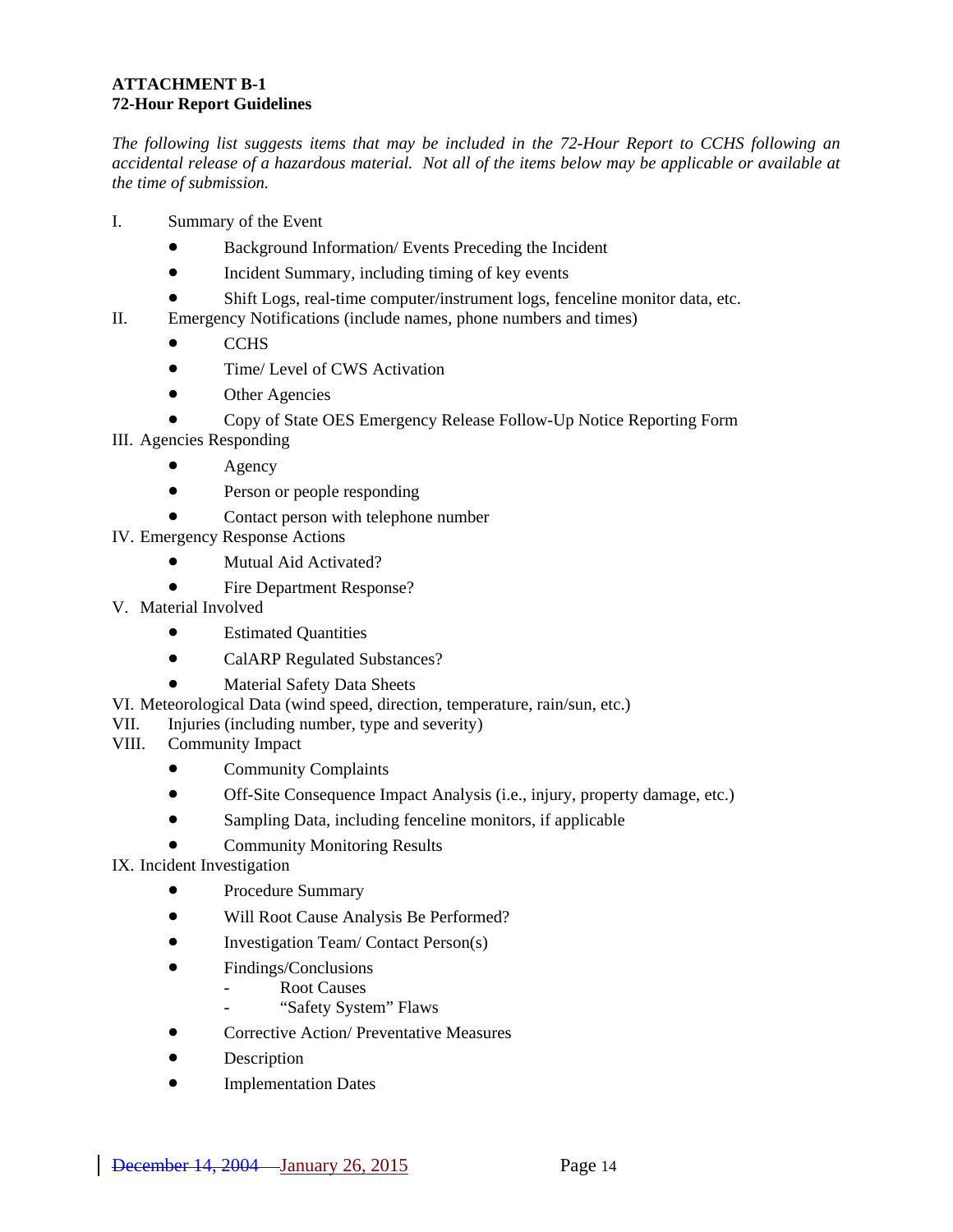#### **ATTACHMENT C 30-DAY FOLLOW-UP NOTIFICATION REPORT FORM CONTRA COSTA HEALTH SERVICES**

**INSTRUCTIONS:** A hardcopy and an electronic copy of this report is to be submitted for all Level 2 and 3 incidents or when requested by CCHS. See Attachment C-1 for suggestions regarding the type of information to be included in the report. Attach additional sheets as necessary. This form is to be used for update reports after the initial 30-day report has been submitted. Forward the completed form to:

**For CCHS Use Only:** 

**Received By: \_\_\_\_\_\_\_\_\_\_\_\_\_\_\_\_\_\_ Date Received: \_\_\_\_\_\_\_\_\_\_\_\_\_\_\_\_\_ Incident Number: Copied To: \_\_\_\_\_\_\_\_\_\_\_\_\_\_\_\_\_\_\_\_ Event Classification Level: \_\_\_\_\_\_\_**

ATTENTION: Randall L. Sawyer Chief Environmental Health and Hazardous Materials Officer Programs Director Contra Costa Hazardous Materials Programs Health Services 4585333 Pacheco Boulevard, Suite 100 Martinez, CA 94553

| <b>INCIDENT DATE:</b> |  |
|-----------------------|--|
| <b>INCIDENT TIME:</b> |  |
| <b>FACILITY:</b>      |  |

**PERSON TO CONTACT FOR ADDITIONAL INFORMATION**

Phone number

**PROVIDE ANY ADDITIONAL INFORMATION THAT WAS NOT INCLUDED IN THE 72- HOUR REPORT WHEN THE 72-HOUR REPORT WAS SUBMITTED, INCLUDING**  MATERIAL RELEASED AND ESTIMATED OR KNOWN QUANTITIES**,** COMMUNITY IMPACT, INJURIES, ETC.:

#### I. **INCIDENT INVESTIGATION RESULTS**

\_\_\_\_\_\_\_\_\_\_\_\_\_\_\_\_\_\_\_\_\_\_\_

Is the investigation of the incident complete at this time? \_\_\_\_\_\_\_\_Yes \_\_\_\_\_\_\_\_\_No If the answer is no, when do you expect completion of the Investigation?

If the answer is yes, complete the following:

#### **SUMMARIZE INVESTIGATION RESULTS BELOW OR ATTACH COPY OF REPORT**:

**SUMMARIZE PREVENTATIVE MEASURES TO BE TAKEN TO PREVENT RECURRENCE INCLUDING MILESTONE AND COMPLETION DATES FOR IMPLEMENTATION**: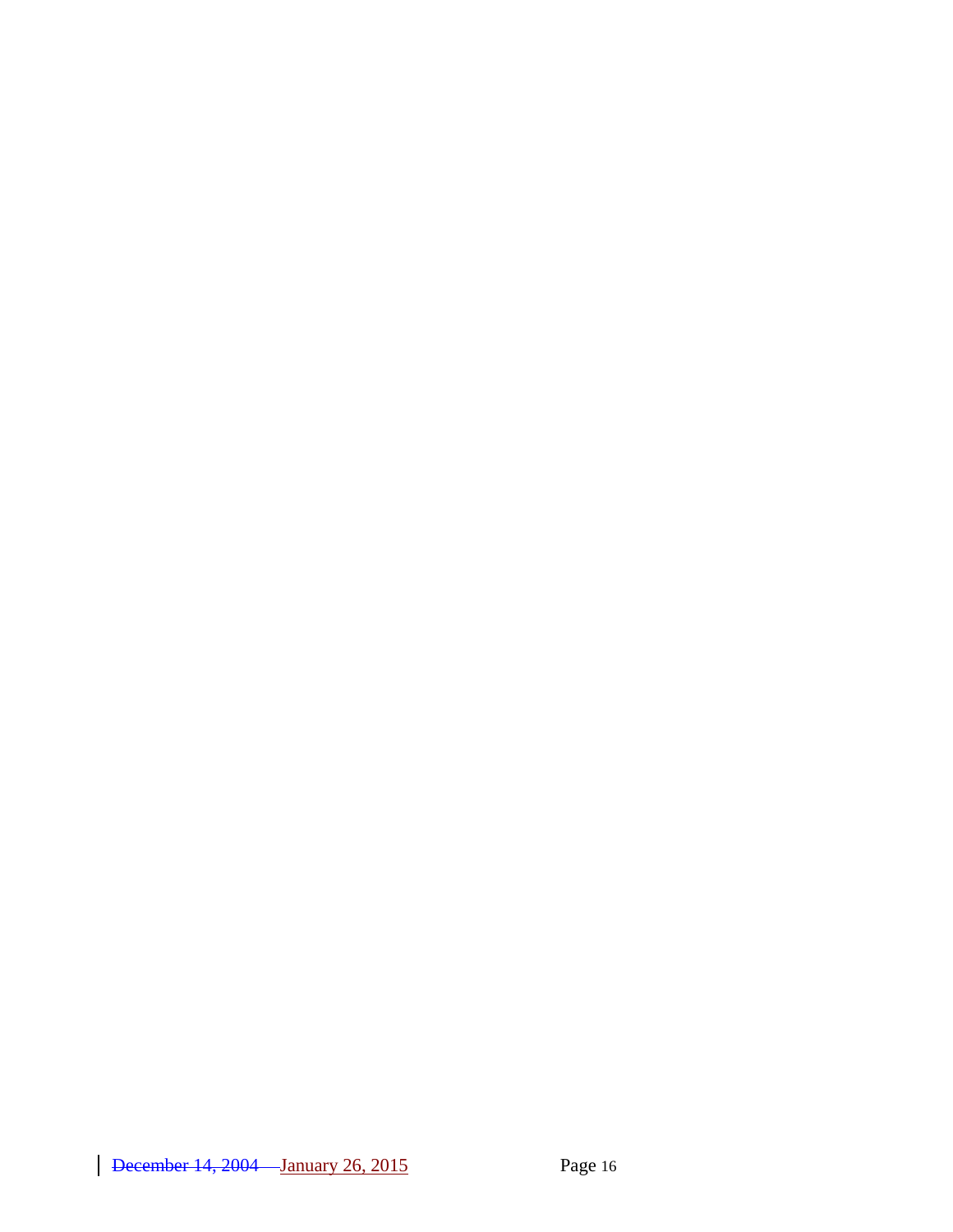**30-DAY REPORT, PAGE 2 INCIDENT DATE: \_\_\_\_\_\_\_\_\_\_\_\_\_\_\_\_\_\_\_\_\_\_\_ FACILITY: \_\_\_\_\_\_\_\_\_\_\_\_\_\_\_\_\_\_\_\_\_\_\_** 

**STATE AND DESCRIBE THE ROOT-CAUSE(S) OF THE INCIDENT:**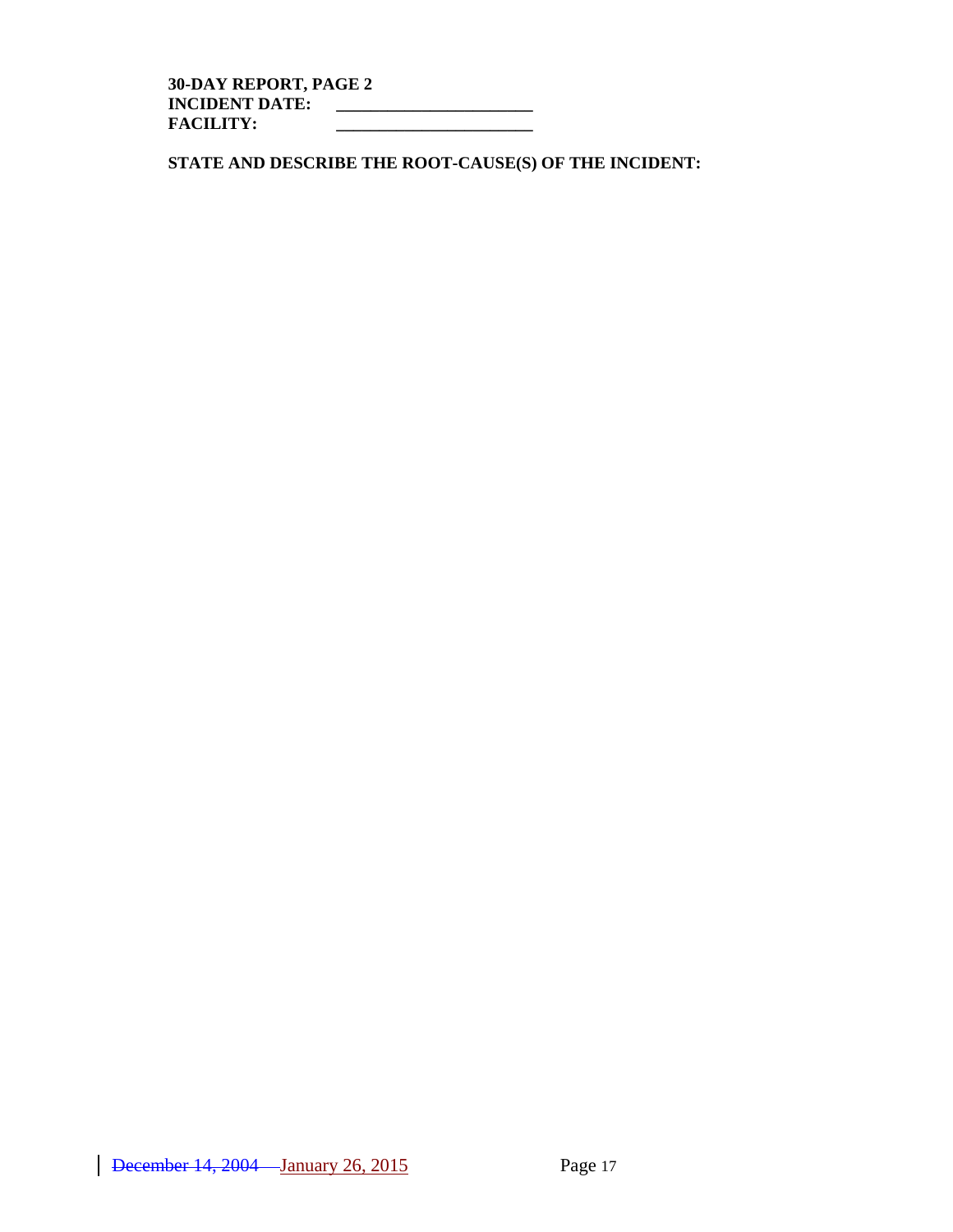### **ATTACHMENT C-1 30-Day Report Guidelines**

*The following outline suggests items in addition to those listed on the 72-Hour report guidelines (Attachments B and B-1) that may be included in the 30-Day Final Report to CCHS following the accidental release of a hazardous material.* 

*(Some of the items listed below may not be applicable or available at the time of submission.)*

### I. ADDITIONAL INFORMATION

- Detailed Event Timeline
- Correspondence (if determined to be relevant)
- Relevant History of Incidents with Similar Equipment or Procedures

#### II. INCIDENT INVESTIGATION

- Findings/Conclusions, including causal factors, contributing factors, and root causes or their equivalent
- Preliminary Corrective Action/Preventative Measures
	- − Immediate
	- − Long-Term
	- − Implementation Dates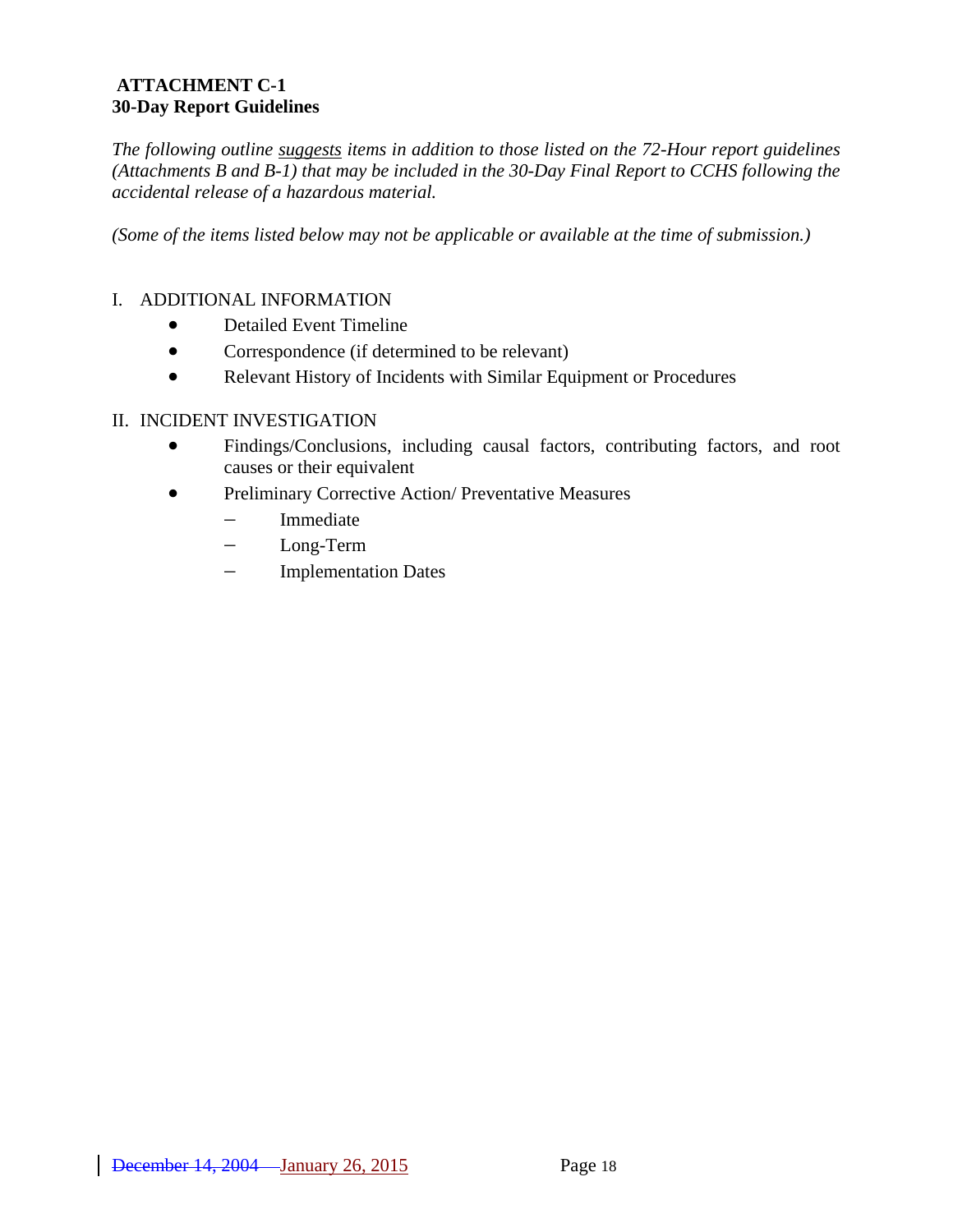## **HAZARDOUS MATERIALS INCIDENT NOTIFICATION POLICY**

## **GLOSSARY AND ACRONYMS**

- **CalARP** California Accidental Release Prevention Program
- **CAER Community Awareness and Emergency Response**
- **CCHS Contra Costa Health Services**
- **CLERS** California Law Enforcement Radio System
- **CWS**  Community Warning System
- **EAS** Emergency Alerting System
- **EDIS** Emergency Digital Information System
- **Environmental damage:** detrimental impact on surroundings beyond facility operations.
- **Excessive flaring:** flaring beyond a normal manner, in a way that may cause community concern.
- **Incidental Release:** A release of a hazardous substance which does not pose a significant safety or health hazard to employees in the immediate vicinity or to the employee cleaning it up, nor does it have the potential to become an emergency within a short time frame.
- **NOAA**  National Oceanic and Atmospheric Administration
- **Responsible Business:** The business that has the custody of the hazardous material when there is an accidental release or the business where the accidental release occurs. Examples are 1) transportation companies when they are off-site from a business is then the responsible business when there is a release from their transport vehicle, 2) if there is a release from a transport vehicle at a fixed facility, then the fixed facility is the responsible business.
- **Root cause investigation:** a method for investigating and categorizing the root causes of hazardous materials incidents with safety, health, AND environmental impacts. Root causes are the most basic causes that can reasonably be identified, that management has control to fix, and for which effective recommendations for preventing recurrence can be generated.
- **Safety supervisor:** facility employee(s) responsible for coordinating and/or implementing emergency response activities. Note: This position may be incident specific.

December 14, 2004 January 26, 2015 Page 19